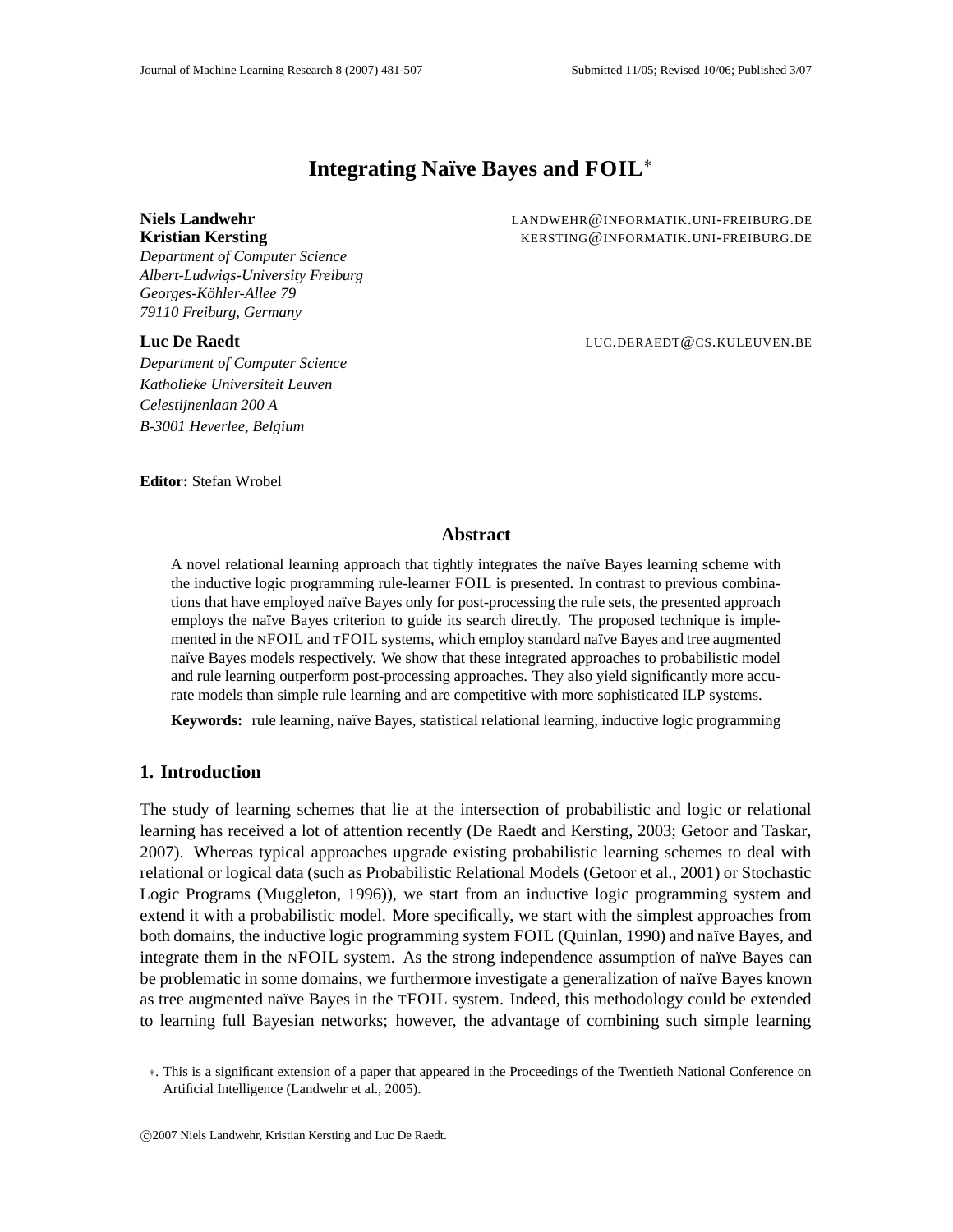schemes is that the resulting probabilistic logical or relational model is easier to understand and to learn.

In relational learning or inductive logic programming, one typically induces a set of rules (socalled clauses). The resulting rule-set then defines a disjunctive hypothesis, as an instance is classified as positive if it satisfies the conditions of one of the rules. On the other hand, a probabilistic model defines a joint probability distribution over a class variable and a set of "attributes" or "features", and the type of model constrains the joint probability distributions that can be represented. A straightforward but powerful idea to integrate these two approaches is to interpret the clauses or rules as propositional "features" over which a joint probability distribution can be defined. Using naïve Bayes as the probabilistic model, this translates into the statement that "*clauses are independent*". This idea is not really new. It has been pursued by Pompe and Kononenko (1995) and Davis et al. (2004). However, in these existing approaches for combining ILP and naïve Bayes, one learns the model in two *separate* steps. First, the features or clauses are generated (for example using an existing inductive logic programming system such as ILP-R (Pompe and Kononenko, 1995)) and then the probability estimates for the naïve Bayes are determined. This actually corresponds to a *static propositionalization* approach, where the propositionalized problem is learned using naïve Bayes.

We propose a *different* and *novel* approach, in which feature construction is tightly integrated with naïve Bayes. The advantage of such a *dynamic propositionalization* is that the criterion according to which the features are generated is that of naïve Bayes. Our intention in this paper is to investigate how dynamic propositionalization compares to static propositionalization approaches that use na¨ıve Bayes only to post-process the rule set. More precisely, we will investigate:

- **(Q1)** Is there a gain in predictive accuracy of a dynamic propositionalization approach over its ILP baseline?
- **(Q2)** If so, is the gain of dynamic propositionalization over its baseline larger than the gain of static propositionalization approaches?
- **(Q3)** Can performance be improved by using a more expressive probabilistic model, such as tree augmented naïve Bayes?
- **(Q4)** Is a dynamic propositionalization based on a simple rule learner competitive with advanced ILP approaches?
- **(Q5)** Relational naïve Bayes methods such as 1BC2 (Flach and Lachiche, 2004) essentially employ all clauses within a given language bias as features in a probabilistic model and thus perform static propositionalization. Does dynamic propositionalization employ fewer features and perform better than these approaches?

To answer Questions **Q1**–**Q5**, we present the NFOIL and TFOIL systems. The former is the first system reported in the literature that tightly integrates feature construction and naïve Bayes (De Raedt and Kersting, 2004; Landwehr et al., 2005). It guides the structure search by the probabilistic score of naïve Bayes. This contrasts with static propositionalization approaches, in which the criteria employed for feature generation and classification are different.

NFOIL essentially performs a covering search in which one feature (in the form of a clause) is learned after the other, until adding further features does not yield improvements. The search heuristic is based on class conditional likelihood and clauses are combined with naïve Bayes. TFOIL is an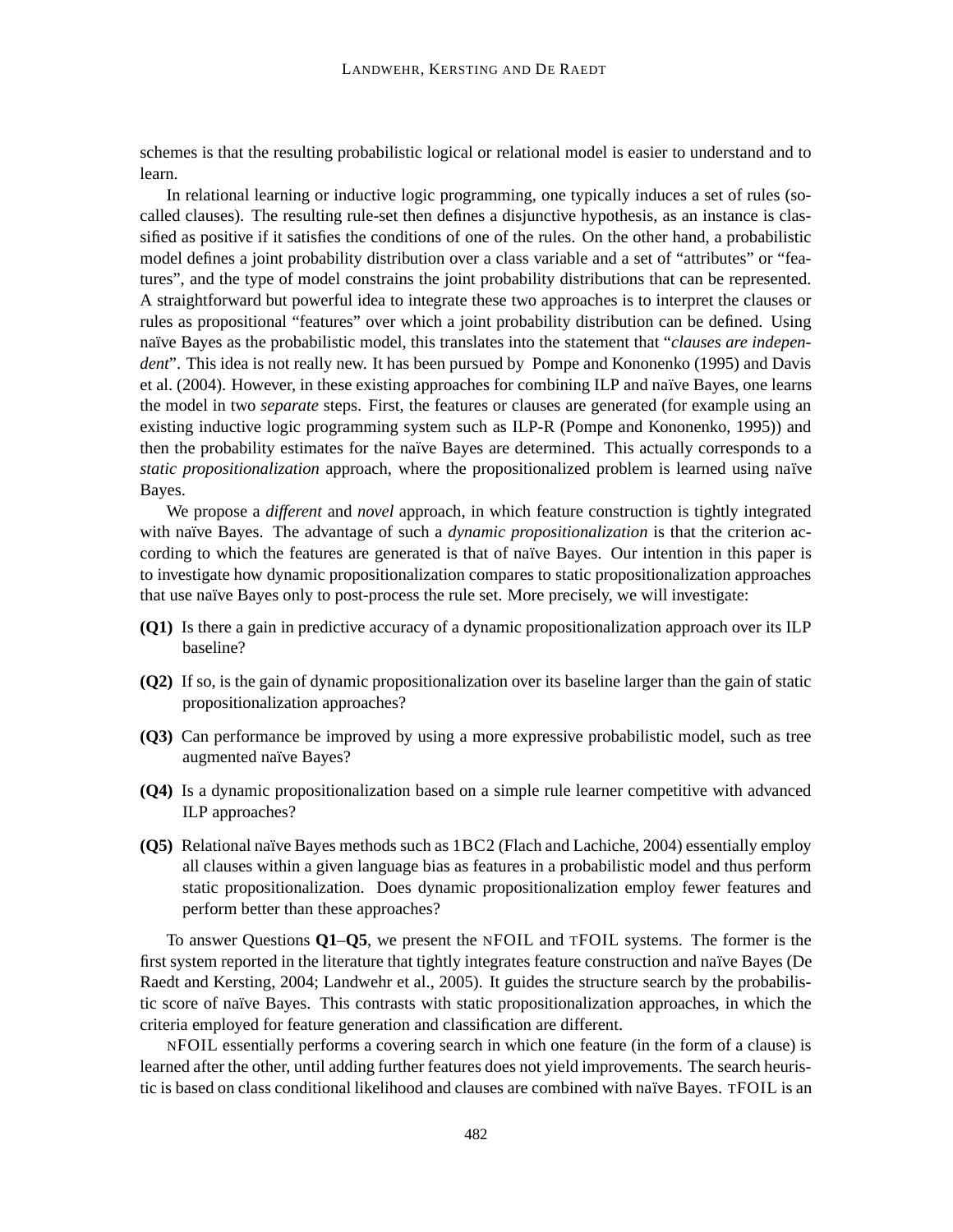extension of NFOIL that employs a tree augmented naïve Bayes, that is, it relaxes the naïve Bayes assumption to allow additional probabilistic dependencies between clauses.

Recently, two other approaches that integrate the search for structural rules and a probabilistic model have been proposed. For STRUCTURAL LOGISTIC REGRESSION (Popescul et al., 2003), aggregated SQL queries are used as features in a logistic regression model. The authors propose an integrated search algorithm; however, the higher computational cost of training a logistic regression model allows for a limited search only. In the experimental evaluation, the implementation of Structural Logistic Regression only searches for clauses with up to two literals, where the first literal is fixed in advance. Furthermore, no experimental comparison to static propositionalization approaches is provided. In 2005, Davis et al. presented the SAYU system, which also learns a set of first-order rules that are combined in a probabilistic model. Clauses are selected according to the area under the precision-recall curve. The parameters of the probabilistic model are estimated to maximize the likelihood. Unlike naïve Bayes and NFOIL, SAYU does not handle multi-class problems (cf. the discussing of related work in Section 7).

The rest of the paper is organized as follows. Section 2 introduces some basic concepts from inductive logic programming and the simple first-order rule learning algorithm FOIL. In Section 3, we lift FOIL's problem setting to the probabilistic case and introduce a combined probabilistic/logical model for this setting. Section 4 shows how the NFOIL algorithm for learning such a model can be obtained by modifying certain components of the FOIL algorithm. Section 5 discusses how to extend the NFOIL algorithm to incorporate tree augmented naïve Bayes, resulting in the TFOIL system. In Section 6 we experimentally evaluate the proposed methods on benchmark data sets from four different domains and specifically investigate how it compares to static propositionalization approaches. Finally, we conclude and touch upon related work.

#### **2. FOIL: First Order Inductive Learning**

The problem that we tackle in this paper is a probabilistic formulation of the traditional inductive logic programming (ILP) problem. In ILP, the goal is to induce first-order clausal hypotheses from a relational description of a set of labeled examples and background knowledge. As an illustrating example, consider the task of inducing a theory that distinguishes between mutagenic and nonmutagenic chemical compounds based on the description of their structure (cf. the well-known mutagenicity problem (Srinivasan et al., 1996)):

**Example 1** *Consider the following background theory B:*

| $atom(189, d189.1, c, 22, -0.11)$  | bond(189, d189.1, d189.2, 7)   |
|------------------------------------|--------------------------------|
| $atom(189, d189.2, c, 22, -0.11)$  | bond(189, d189.2, d189.3, 7)   |
| atom(189, d189.3, c, 27, 0.02)     | bond(189, d189.3, d189.4, 7)   |
|                                    |                                |
| $atom(189, d189.26, o, 40, -0.38)$ | bond(189, d189.18, d189.26, 2) |

*and the example mutagenic*(189)*. A possible hypothesis for this domain is*

 $mutagenic(X) \leftarrow atom(X, A, o, 40, C), bond(X, B, A, 2)$  $mutagenic(X) \leftarrow atom(X, A, c, 22, C), atom(X, B, E, 22, 0.02), bond(X, A, B, 7)$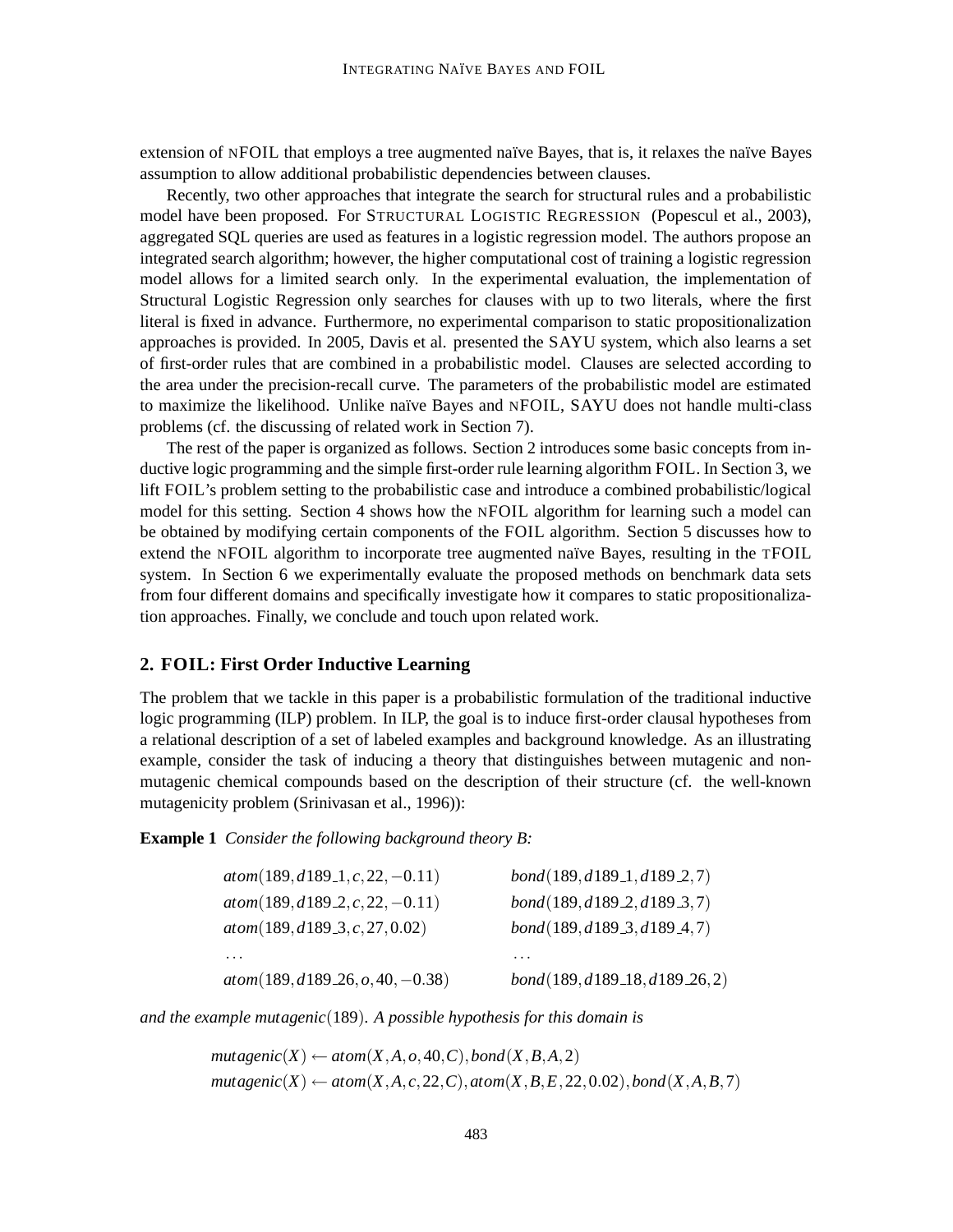In the example, *atom*/5 and *bond*/4 are *predicates* (of arity 5 and 4 respectively) that identify relations, numbers and lower-case strings like 189, *c*,*d*189 1 are *constants* that identify objects and upper-case letters like *X*,*A*,*B*,*C* are logical *variables*. *Logical atoms* are predicates together with their arguments, for example *bond*(189,*d*189 1,*d*189 2,7). *Definite clauses*, such as

 $mutagenic(X) \leftarrow atom(X, A, o, 40, C), bond(X, A, B, 2),$ 

consist of a head *mutagenic*(*X*) and a body  $atom(X, A, o, 40, C)$ ,  $bond(X, A, B, 2)$ . The logical atoms in the body are also called *literals*. *Facts* are definite clauses with an empty body, for example, *atom*(189,*d*189<sub>-1</sub>,*c*,22,−0.11). A definite clause is called *ground* if it does not contain any variables. A *hypothesis* is a set of clauses. A hypothesis is said to *entail* an example given the background knowledge if the example is a logical consequence of the definite clauses in the hypothesis and background knowledge. In the example, *mutagenic*(189) is entailed by the hypothesis given the background knowledge.

(Probabilistic) inductive logic programming problems can be formalized in a general way as follows (De Raedt and Kersting, 2004):

#### **Given**

- a background theory *B*, in the form of a set of definite clauses  $h \leftarrow b_1, \cdots, b_n$ ;
- a set of examples  $E$ , in the form of ground facts, classified into classes  $C$ ;
- a language of clauses *L*, which specifies the clauses that are allowed in hypotheses;
- a *covers*(*e*,*H*,*B*) function, which returns the classification *covers*(*e*,*H*,*B*) of an example *e*, w.r.t. a hypothesis *H*, and the background theory *B*;
- a  $score(E, H, B)$  function, which specifies the quality of the hypothesis *H* w.r.t. the data *E* and the background theory;

#### **Find**

$$
\arg\max_{H\subset\mathcal{L}} score(E, H, B) .
$$

Traditional approaches to inductive logic programming (Muggleton and De Raedt, 1994) tackle a concept-learning problem, in which there are typically two classes, and the goal is to find a complete and consistent concept-description. This can be formalized within our framework by making the following choices for *covers* and *score*:

- *covers*(*e*,*H*,*B*) = positive if  $B \cup H \models e$  (i.e., *e* is entailed by  $B \cup H$ ); otherwise,  $\textit{covers}(e, H, B) =$  negative;
- $score(E, H, B)$  = training set accuracy (or a related measure).

Using this definition of coverage, the hypothesis given in Example 1 covers the example *mutagenic*(189) together with the background knowledge. This setting is incorporated in many well-known inductive logic programming systems such as FOIL (Quinlan, 1990), GOLEM (Muggleton and Feng, 1990), PROGOL (Muggleton, 1995) and TILDE (Blockeel and De Raedt, 1997).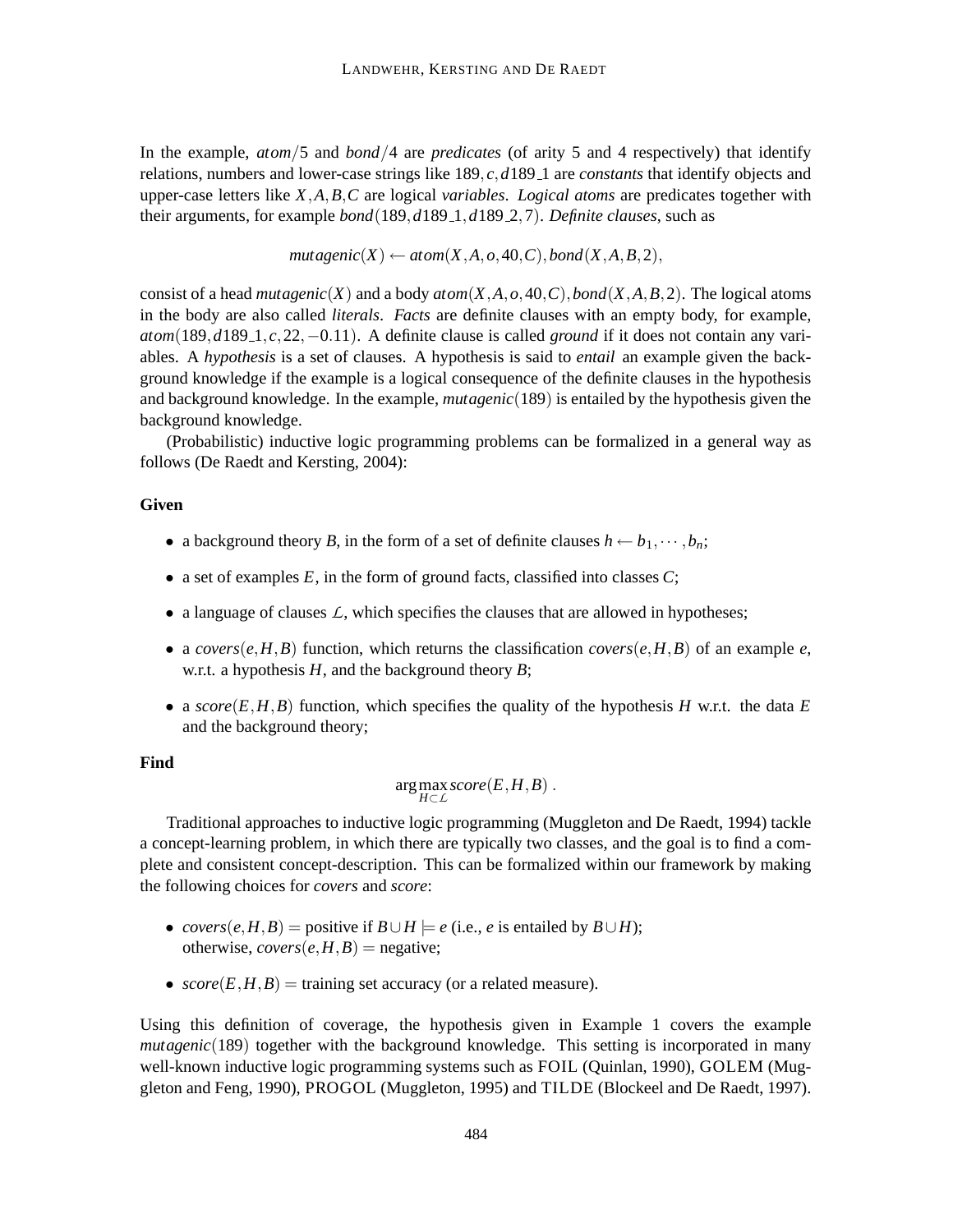**Algorithm 1** Generic FOIL algorithm.

```
Initialize H := \emptysetrepeat
  Initialize c := p(X_1, \dots, X_n) ←
  repeat
      for all c' \in \rho(c) do
        compute score(E, H \cup \{c'\}, B)end for
      let c be the c' \in \rho(c) with the best score
   until stopping criterion
   add c to H
   E := update(E, H)until stopping criterion
output H
```
FOIL, like many inductive logic programming systems, follows a *greedy* and *incremental* approach to induce a hypothesis. Such an algorithm is described in Algorithm 1. It repeatedly searches for clauses that score well with respect to the data set and the current hypothesis and adds them to the hypothesis. In the *update* function, the set of training examples can be updated after a clause has been learned. In the inner loop, the algorithm greedily searches for a clause that scores well. To this aim, it employs a general-to-specific hill-climbing search strategy. To generate the specializations of the current clause *c*, a so-called refinement operator ρ under θ-subsumption is employed. A clause *c*<sub>1</sub> θ-subsumes a clause *c*<sub>2</sub> if and only if there is a substitution θ such that  $c_1$ θ  $\subseteq$  *c*<sub>2</sub>. A substitution is a set  $\{V_1/t_1,\ldots,V_l/t_l\}$  where the  $V_i$  are different variables and the  $t_i$  are terms, and the application of the substitution replaces the variables  $V_1, \ldots, V_l$  by the corresponding terms  $t_1, \ldots, t_l$ . The most general clause is  $p(X_1, \dots, X_n) \leftarrow$  where  $p/n$  is the predicate being learned and the  $X_i$  are different variables. The refinement operator specializes the current clause  $h \leftarrow b_1, \dots, b_n$ . This is typically realized by either adding a new literal *l* to the clause yielding  $h \leftarrow b_1, \dots, b_n, l$  or by applying a substitution  $\theta$  yielding  $h\theta \leftarrow b_1\theta, \dots, b_n\theta$ .

This type of algorithm has been successfully applied to a wide variety of problems in inductive logic programming. In classical FOIL, it is further simplified to a *separate-and-conquer* approach: examples that are covered by a learned clause are removed from the training data, and the score of a clause can be computed without respect to the current hypothesis; that is,  $score(E, H \cup \{c'\}, B)$ simplifies to  $score(E, c', B)$ . Many different scoring functions and stopping criteria have been employed. The original FOIL algorithm uses information gain based on the number of positive and negative tuples bound to clauses as the scoring function (Quinlan, 1990), and a stopping criterion based on the minimum description length principle (Rissanen, 1978). MFOIL, a variant of FOIL that was particularly designed to cope with noise in the training data, uses the *m*-estimate for scoring clauses and a significance-based stopping criterion (Lavrač and Džeroski, 1994).

#### **3. Integrating Na¨ıve Bayes and FOIL: Problem Specification**

Let us now discuss how to integrate the naïve Bayes method in FOIL's problem specification. This will be realized by modifying the *covers* and *score* functions in the inductive logic programming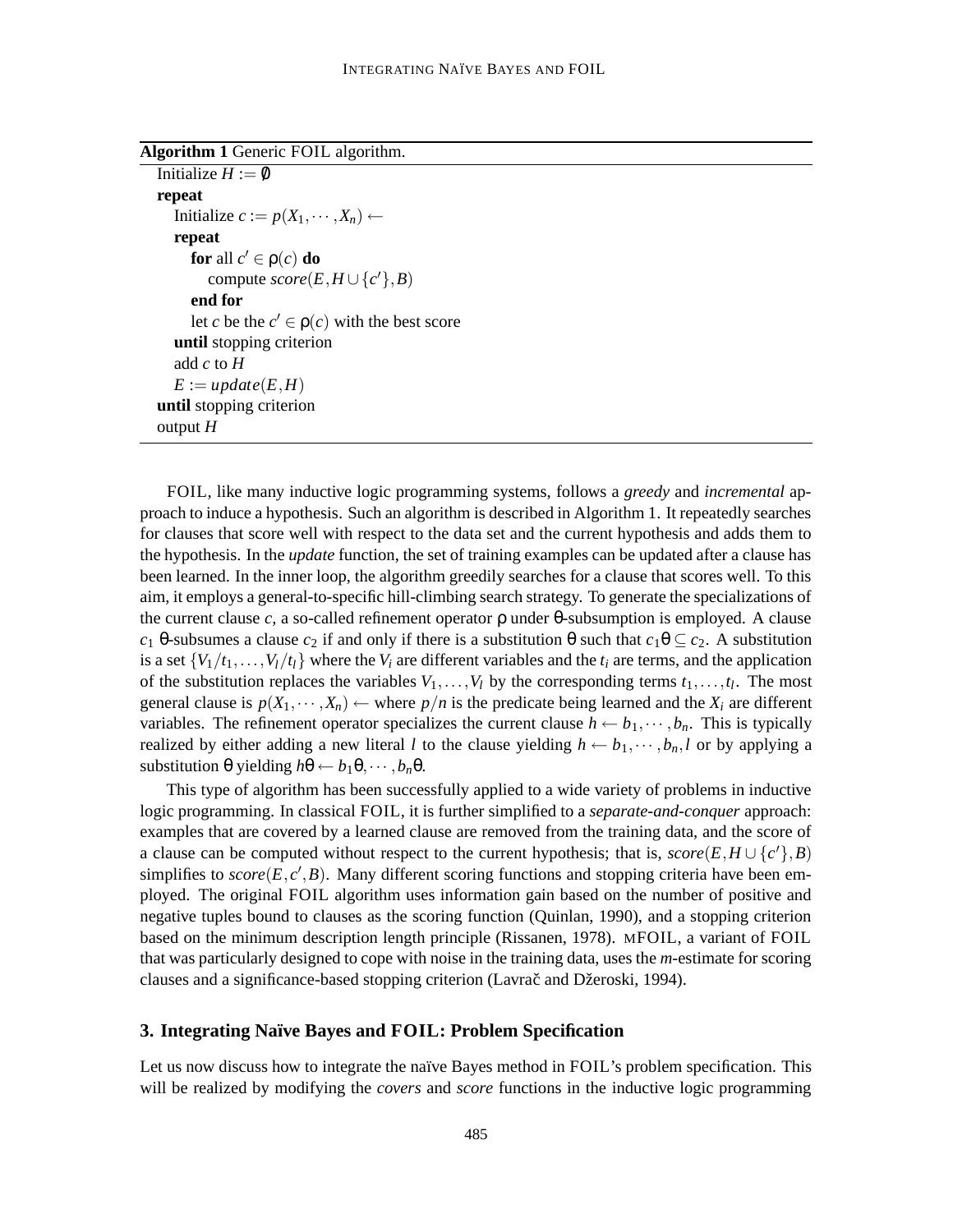setting. All other elements, such as the examples, background theory and language of clauses *L* will—in principle—be untouched. However, the set of clauses defining a hypothesis is augmented with a set of parameters that quantify the probabilistic model. For easy of exposition, we will first discuss this for the case that the clauses are combined using naïve Bayes, that is, the NFOIL system. The extension to the tree-augmented naïve Bayes model (TFOIL) will be presented in Section 5.

#### **3.1 A Probabilistic** *covers* **Function**

In the setting of learning from probabilistic entailment (De Raedt and Kersting, 2004), the notion of coverage is replaced by a probability. We will use **P** to denote a probability distribution as in  $P(x)$ , and *P* to denote a probability value as in  $P(x)$ , where *x* is a state of the random variable **x**.

The probabilistic covers relation is then defined as the likelihood of the example, conditioned on the hypothesis and the background theory:

$$
covers(e, H, B) = P(e | H, B), \tag{1}
$$

where *B* is defined as before and  $H = (H_C, H_\lambda)$  is an augmented hypothesis, consisting of a clause set *H*<sub>*C*</sub> and an associated probabilistic model *H*<sub> $\lambda$ </sub>. An example *e* is of the form  $p(X_1, \dots, X_n)\theta = true$ or  $p(X_1, \dots, X_n)\theta = false$ . Abusing notation—when the context is clear—we will sometimes refer to the example as θ, and say that the random variable **p** (class label) takes on the value *p*θ (true or false) for example θ.

We now still need to define  $P(e \mid H, B)$ . The key idea for realizing this is that we interpret the clauses in *H* together with the example *e* as queries or features. More formally, let *H* contain a set of clauses defining the predicate *p*. Then for each clause *c* of the form

$$
p(X_1,\cdots,X_n)\leftarrow b_1,\cdots,b_n
$$

we view the query  $q_c = \leftarrow b_1, \cdots, b_n$  as a boolean feature or attribute. Applied to an example  $\theta$  these queries become instantiated,  $q_c \theta = \leftarrow b_1 \theta, \dots, b_n \theta$ , and either succeed or fail in the background theory *B*. As for the class label, we will say that  $q_c\theta$  is the observed (boolean) value of the random variable **qc**.

**Example 2** Assume that the background theory is given as in Example 1, and the query  $q_c$  under *consideration is*

 $\leftarrow$  *atom*(*X*,*A*,*o*,40,*C*),*bond*(*X*,*B*,*A*,2)

*For the example*  $\theta = \{X/189\}$ *, the instantiated clause* 

← *atom*(189,*A*,*o*,40,*C*),*bond*(189,*B*,*A*,2)

*succeeds in the background theory, so the boolean random variable*  $q_c$  *takes on value*  $q_c\theta = true$ *for this example.*

The probabilistic model  $H_{\lambda}$  of *H* specifies a distribution over the random variables **p** and **q**<sub>c</sub>. The observed (boolean) value of **q<sup>c</sup>** is *qc*θ. We now define

$$
P(e | H, B) = P_{\lambda}(p\theta | q_1\theta, \cdots, q_k\theta)
$$
  
= 
$$
\frac{P_{\lambda}(q_1\theta, \cdots, q_k\theta | p\theta) \cdot P_{\lambda}(p\theta)}{P_{\lambda}(q_1\theta, \cdots, q_k\theta)}
$$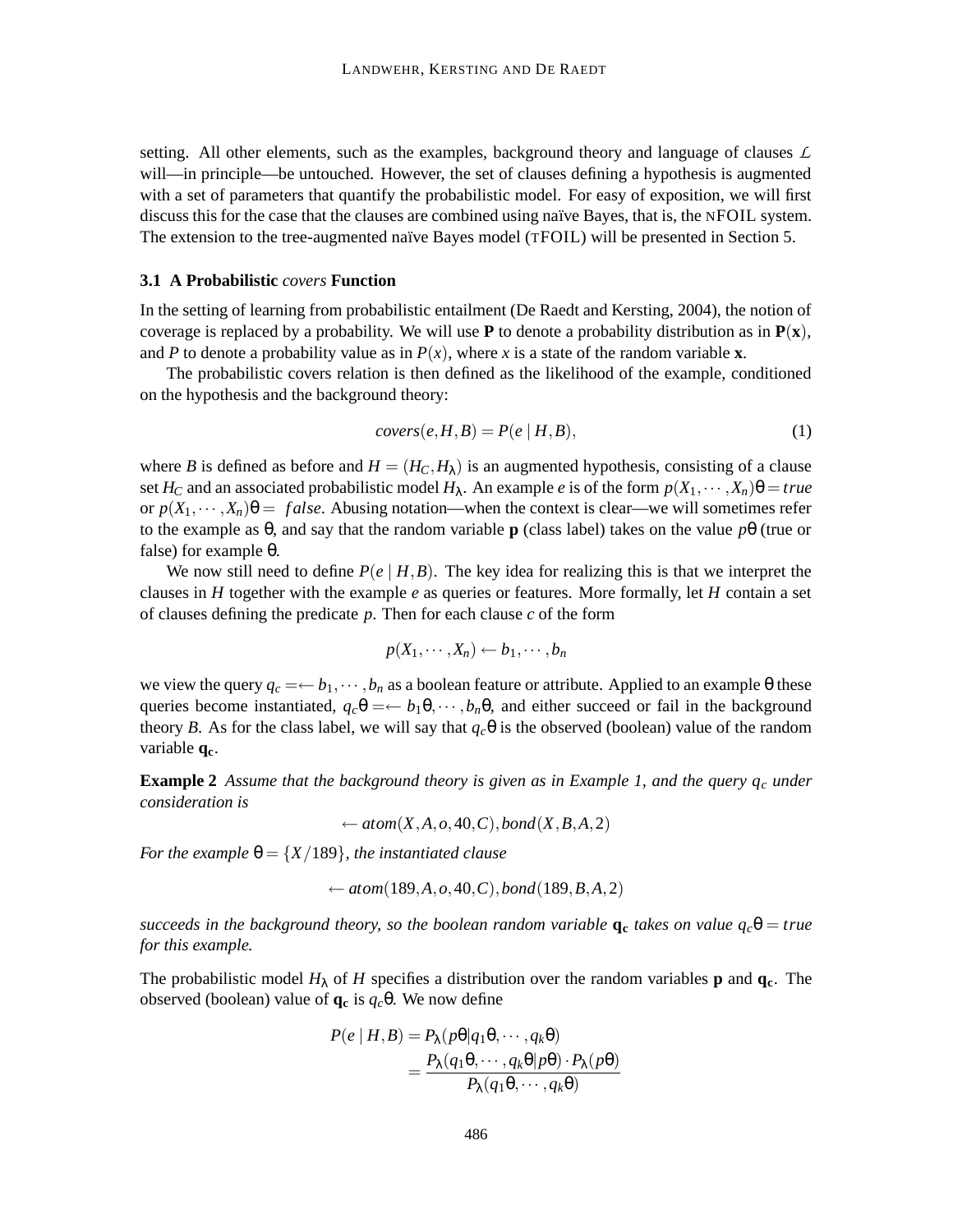where  $H_C = \{q_1, ..., q_k\}$  and  $\mathbf{P}_{\lambda}(\mathbf{p}, \mathbf{q}_1, ..., \mathbf{q}_k)$  is the distribution defined by  $H_{\lambda}$ .

Now it becomes possible to state the naïve Bayes assumption

$$
\mathbf{P}_{\lambda}(\mathbf{q}_1,...,\mathbf{q}_k|\mathbf{p})=\prod_i\mathbf{P}_{\lambda}(\mathbf{q}_i|\mathbf{p})
$$

and apply it to our *covers* function (Equation 1):

$$
P(e | H, B) = \frac{\prod_i P_{\lambda}(q_i \theta | p\theta) \cdot P_{\lambda}(p\theta)}{P_{\lambda}(q_1 \theta, \cdots, q_k \theta)}.
$$

At the same time, this equation specifies the parameters  $H_{\lambda}$  of the augmented model *H*, which are the distributions  $P_\lambda(q_i|p)$  and the prior class distribution  $P_\lambda(p)$  (note that  $P_\lambda(q_1,...,q_k)$  can be computed by summing out).

**Example 3** *Reconsider the mutagenicity example, and assume that the hypothesis is as sketched before. Then the queries q*<sup>1</sup> *and q*<sup>2</sup> *are*

$$
mutagenic(X) \leftarrow atom(X, A, o, 40, C), bond(X, B, A, 2)
$$

$$
mutagenic(X) \leftarrow atom(X, A, c, 22, C), atom(X, B, E, 22, 0.02), bond(X, A, B, 7)
$$

*and* the target predicate p is "mutagenic(X)". Now assume a naïve Bayes model with probability *distributions* **P**λ(**q<sup>i</sup>** |**p**) *given as*

$$
P_{\lambda}(\mathbf{p} = t) = 0.6,
$$
  
\n $P_{\lambda}(\mathbf{q_1} = t | \mathbf{p} = t) = 0.7$ ,  $P_{\lambda}(\mathbf{q_1} = t | \mathbf{p} = f) = 0.4,$   
\n $P_{\lambda}(\mathbf{q_2} = t | \mathbf{p} = t) = 0.2$ ,  $P_{\lambda}(\mathbf{q_2} = t | \mathbf{p} = f) = 0.1.$ 

*Summing out yields*

$$
P_{\lambda}(\mathbf{q_1} = t, \mathbf{q_2} = t) = 0.10,
$$
  $P_{\lambda}(\mathbf{q_1} = t, \mathbf{q_2} = f) = 0.48,$   
\n $P_{\lambda}(\mathbf{q_1} = f, \mathbf{q_2} = t) = 0.06,$   $P_{\lambda}(\mathbf{q_1} = f, \mathbf{q_2} = f) = 0.36$ 

*where t* (*f*) *denotes true* (*false*). *For the positively labeled example*  $\theta = \{X/189\}$ , *q*<sub>1</sub> *succeeds and*  $q_2$  *fails:*  $p\theta = true$ ,  $q_1\theta = true$ ,  $q_2\theta = false$ . *Thus,* 

$$
P(e \mid H, B) = \frac{P_{\lambda}(q_1 \theta \mid p\theta) \cdot P_{\lambda}(q_2 \theta \mid p\theta) \cdot P_{\lambda}(p\theta)}{P_{\lambda}(q_1 \theta, q_2 \theta)} = \frac{0.7 \cdot 0.8 \cdot 0.6}{0.48} = 0.7.
$$

#### **3.2 The** *score* **Function**

As scoring function, we employ the likelihood  $P(E | H, B)$  of the data given the model and the background knowledge, and we assume also that the instances are independently and identically distributed (i.i.d.). So, we want to find the hypothesis *H* that maximizes

$$
P(E | H, B) = \prod_{e \in E} P(e|H, B) .
$$

To evaluate a set of clauses  $H_C$  in the generic FOIL algorithm, the scoring function has to be changed accordingly, to

$$
score(E, H_C, B) = P(E | H, B)
$$

where  $H_C$  has been augmented with an optimal probabilistic model  $H_{\lambda}$ . This is discussed in more detail in Section 4.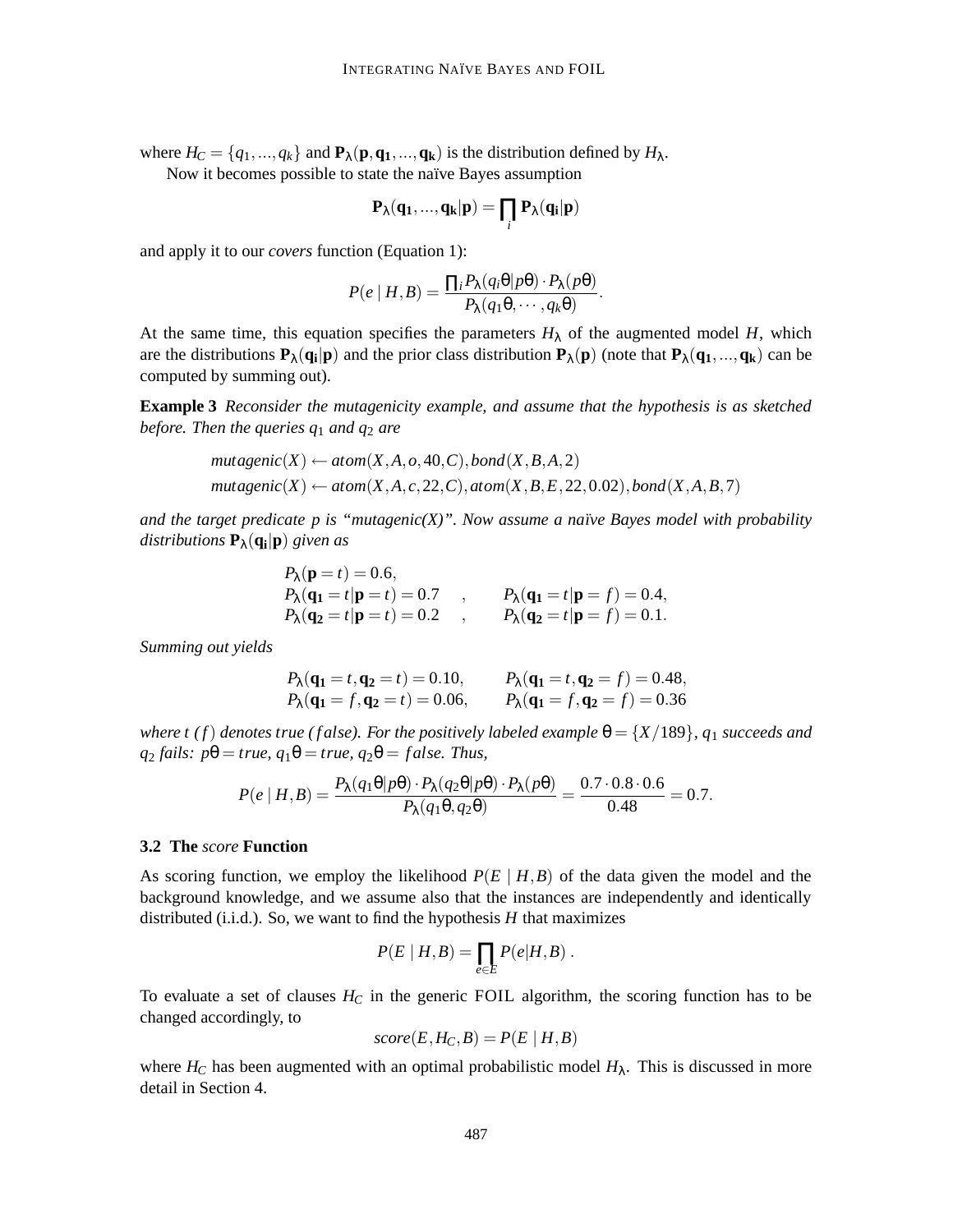#### **3.3 Multi-Class Problems**

Because we started from ILP, we have so far formulated the learning problem as a binary classification task. In ILP, multiple classes are usually encoded with a predicate  $p(X, C)$  where *C* is an *output variable* that is instantiated with a class  $c_i \in \{c_1, ..., c_m\}$ . One hypothesis is then induced per class using target predicate  $p(X, c_i)$ . However, combining these hypothesis to classify new instances is generally non-trivial, as *conflict resolution* strategies are needed to resolve conflicting predictions from the individual hypotheses. The same holds for approaches that use ILP to generate a rule set (Pompe and Kononenko, 1995; Davis et al., 2004) or an ILP technique such as bottom clauses to generate candidate rules for selection (Davis et al., 2005).

On the other hand, probabilistic models such as (tree augmented) na¨ıve Bayes can deal with multi-class problems very naturally: the binary class variable is simply replaced by a multi-valued one. This directly carries over to the integrated model presented above. For a multi-class problem with classes  $\{c_1, ..., c_m\}$ , the examples are of the form  $p\theta = p(x, c_i)$  and the random variable **p** in the naïve Bayes model takes on some value  $p\theta \in \{c_1, ..., c_m\}$ . No conflict resolution strategies are needed, as the naïve Bayes model directly returns a class  $c_i \in \{c_1, \ldots, c_m\}$ . Handling multi-class problems is part of the NFOIL and TFOIL implementations and we report on experimental results in Section 6.

# **4. Integrating Na¨ıve Bayes and FOIL: Learning**

The goal of learning is to identify a hypothesis *H* that maximizes the *score* function. More formally, the model space under consideration is

$$
\mathcal{H} = \{ (H_C, H_\lambda) | H_C \subseteq \mathcal{L}, H_\lambda \in \mathcal{M}_C \}
$$

where  $M_C$  is the space of all naïve Bayes models over the clauses in  $H_C$ . The optimization problem is to find

$$
H^* = \underset{H}{\arg \max} P(E | H, B)
$$
  
= 
$$
\underset{H_C, H_{\lambda}}{\arg \max} P(E | (H_C, H_{\lambda}), B),
$$

a hypothesis that jointly optimizes the clause set (structure) and probabilistic model (parameters such as the  $P_{\lambda}(q_i|p)$  appearing in Example 3). Roughly speaking, the existing approaches pursued by Pompe and Kononenko (1995) and Davis et al. (2004) solve this task in a two-step process: First,  $H_C^*$  is found (using a standard ILP system, and thus some deterministic score) and fixed; second, the parameters for the fixed structure are optimized using a probabilistic score (usually, maximum likelihood):

**for** all  $H_C \in candidates(L)$  **do** compute  $ilp\text{-}score(E, H_C, B)$ **end for**  $H_C^* = \arg \max_{H_C} ilp\text{-}score(E, H_C, B)$  $\text{find } H_{\lambda}^* = \arg \max_{H_{\lambda}} score(E, (H_C^*, H_{\lambda}), B)$ 

As a consequence, it is unclear which score is being maximized at the *global* level.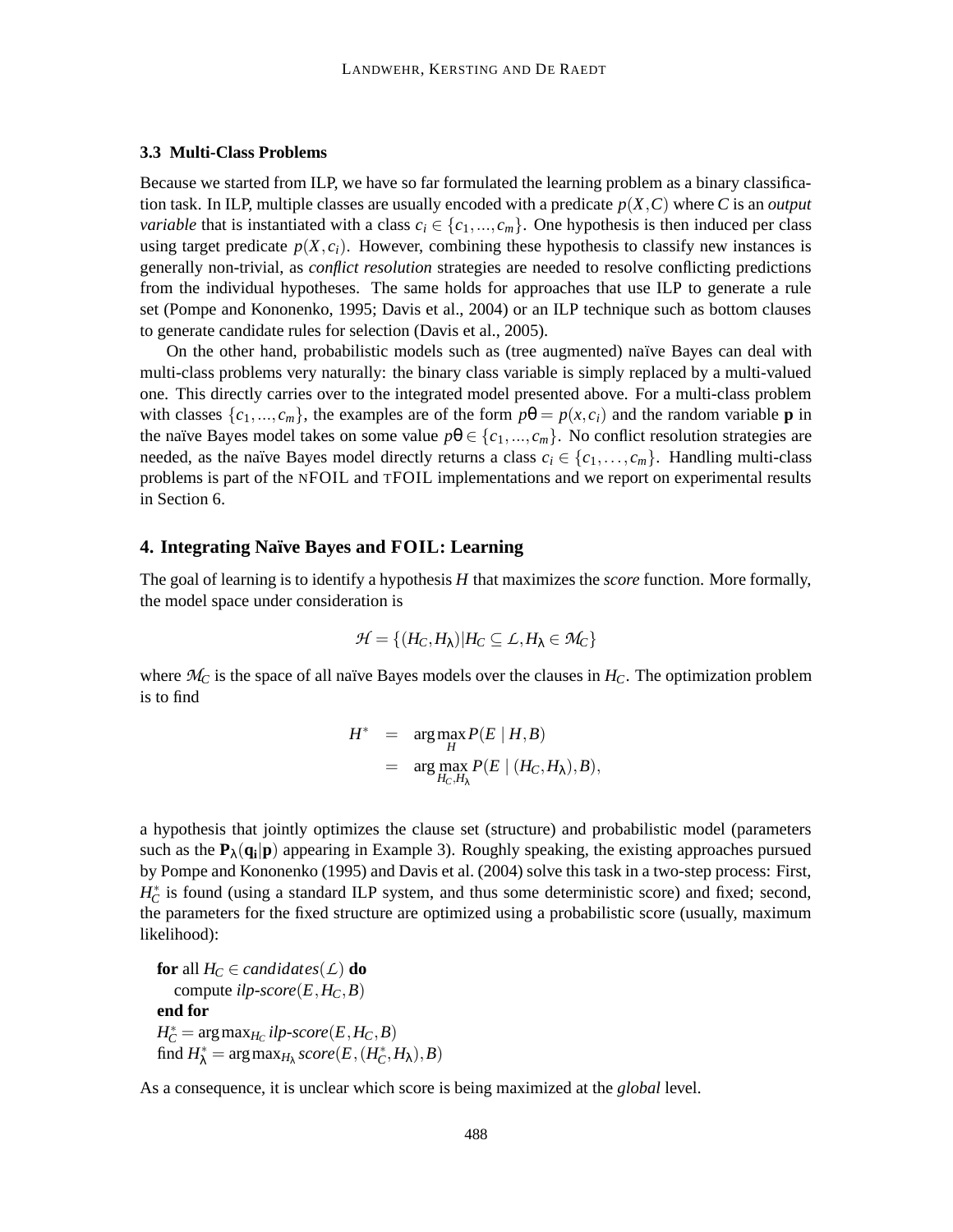A more principled way of solving such optimization problems relies on a nested approach: Evaluate structures *H<sup>C</sup>* which are each augmented with optimal parameters, and select the best structure  $H_C^*$ . Thus, the task of structure selection involves augmenting a given structure with optimal parameters:

```
for all H_C \in candidates(L) do
    \text{find } H_{\lambda}^* = \arg \max_{H_{\lambda}} score(E, (H_C, H_{\lambda}), B)score(H_C) := score(E, (H_C, H^*_{\lambda}), B)end for
H_C^* = \arg \max_{H_C} score(H_C)
```
We will follow this more principled approach of guiding the search for the structure directly by the probabilistic objective function. The rest of this section shows how this can be realized by modifying the original search technique used in FOIL. This will first be presented for learning the basic NFOIL model. An extension of the learning algorithm that accounts for the tree augmented naïve Bayes structure in TFOIL will be discussed in Section 5.

# **4.1 Adapting FOIL**

Like FOIL, NFOIL searches a set of clauses greedily, and a single clause in a general-to-specific manner using a refinement operator. The main difference in the search technique is that FOIL can use a *separate-and-conquer* approach. Because the final model in FOIL is the disjunction of the learned clauses (where every clause covers a certain subset of examples), it holds that

- 1. Examples that are already covered do not have to be considered when learning additional clauses:  $update(E, H) = E \setminus covered(H)$ .
- 2. (Non-recursive) clauses already learned do not need to be considered when scoring additional clauses:  $score(E, H \cup \{c'\}, B) = score(E, \{c'\}, B).$

Here,  $score(E, \{c'\}, B)$  is some accuracy-related measure such as information gain or the *m*-estimate. In NFOIL, such a separate-and-conquer approach is not possible because every clause can affect the likelihood of all examples. Consequently, the NFOIL algorithm can be obtained from FOIL by changing two components in the generic FOIL algorithm (see Algorithm 1):

- 1. The set of examples is not changed after learning a clause:  $update(E, H) = E$ .
- 2. An additional clause  $c'$  has to be scored together with the current model:

$$
score(E, H_C \cup \{c'\}, B) = P(E \mid H', B)
$$

where *H'* has clauses  $H_C \cup \{c'\}$  and optimal parameters  $H'_{\lambda}$ .

We also have to modify the stopping criterion. The most basic stopping criterion for FOIL stops when all positive examples are covered. This is replaced in NFOIL by stopping if the change in score when adding a clause falls below a certain threshold. In general, this simple criterion might lead to overfitting. We therefore also investigated post-pruning the learned hypothesis (see Section 6). In the experiments, however, this basic stopping criterion worked surprisingly well.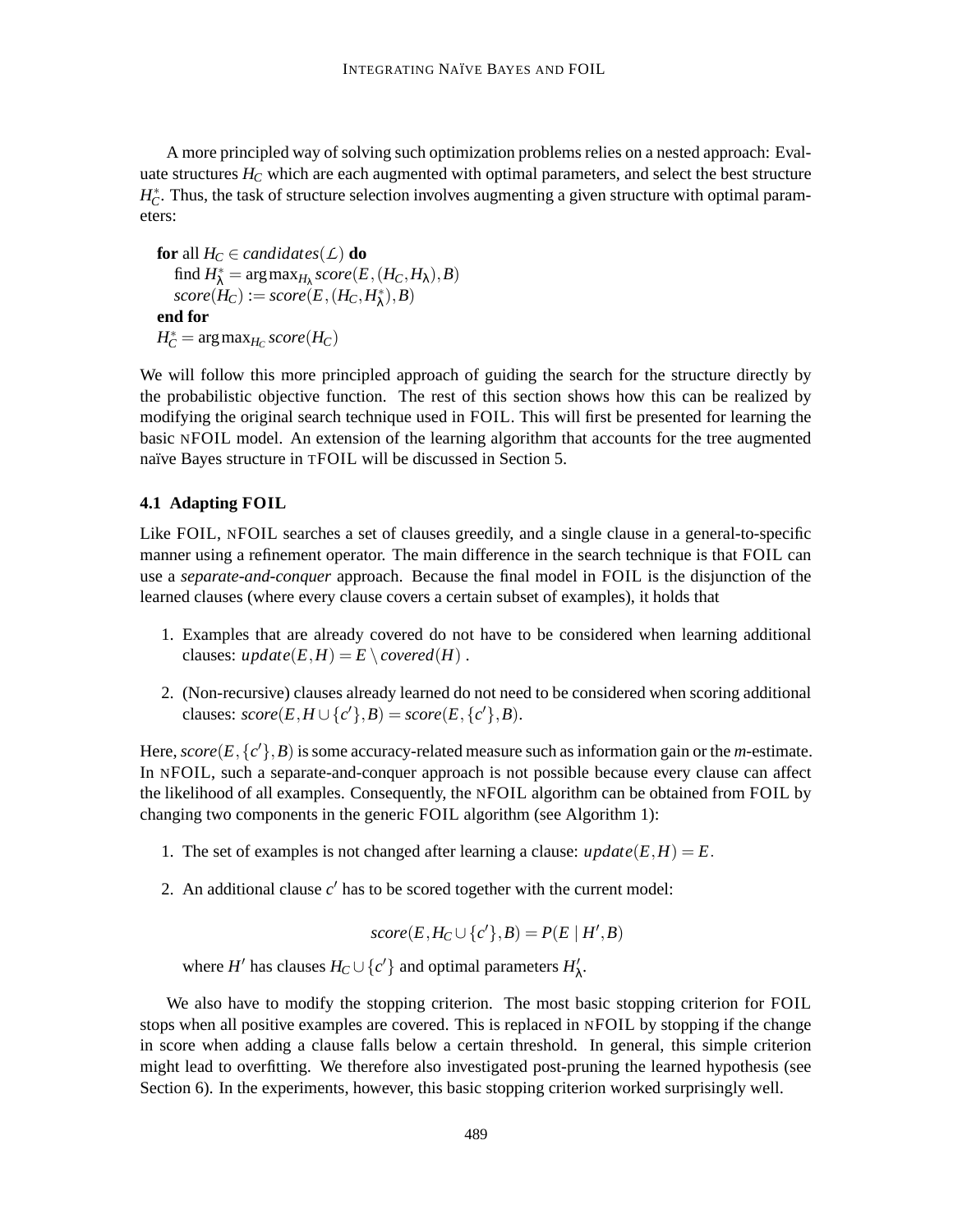#### **4.2 Parameter Estimation: An Approximation**

To evaluate a set of clauses  $H_C = \{q_1, ..., q_k\}$  by  $score(E, H_C, B)$ , one needs to solve the "inner" optimization problem of finding optimal parameters  $H_{\lambda}$  for the naïve Bayes model over the random variables  $\{q_1, ..., q_k\}$ :

$$
H_{\lambda}^{*} = \arg \max_{H_{\lambda}} P(E | H, B)
$$
  
= 
$$
\arg \max_{\lambda} \prod_{\theta \in E} P_{\lambda}(p\theta | q_{1}\theta, \cdots, q_{k}\theta)
$$
  
= 
$$
\arg \max_{\lambda} \prod_{\theta \in E} \frac{\prod_{j} P_{\lambda}(q_{j}\theta | p\theta) \cdot P_{\lambda}(p\theta)}{P_{\lambda}(q_{1}\theta, \ldots, q_{k}\theta)}.
$$
 (2)

However, these are the parameters maximizing the *conditional likelihood* of the observed class labels given the model. Usually, naïve Bayes (as a generative model) is trained to maximize the *likelihood*

$$
\prod_{\theta \in E} P_{\lambda}(p\theta, q_1\theta, ..., q_k\theta) = \prod_{\theta \in E} P_{\lambda}(p\theta|q_1\theta, ..., q_k\theta) \cdot P_{\lambda}(q_1\theta, ..., q_k\theta)
$$
\n
$$
= \prod_{\theta \in E} \prod_j P_{\lambda}(q_j\theta | p\theta) \cdot P_{\lambda}(p\theta).
$$
\n(3)

Maximum *likelihood* parameters can be computed easily by

$$
P_{\lambda}(\mathbf{q_i} = q_i | \mathbf{p} = p) = \frac{n(\mathbf{q_i} = q_i, \mathbf{p} = p)}{n(\mathbf{p} = p)}
$$

where  $n(X)$  are the *counts*, that is, the number of examples for which the query X succeeds. However, there is no closed-form solution for maximum *conditional likelihood* parameters, and relatively slow iterative optimization algorithms have to be used.

Could we use the likelihood as defined by Equation (3) as the score? The problem is that this term is dominated by  $P_{\lambda}(q_1\theta,...,q_k\theta)$ , the likelihood of the propositional data set that is obtained by evaluating all features. This likelihood is easily maximized for very non-uniform distributions over the features values. In fact, it can be maximized to 1 if all features are constant (always succeed or always fail). Such features are of course completely uninformative with respect to predicting class labels. In contrast, in Equation (2) the likelihood is corrected by the term  $P_{\lambda}(q_1\theta,...,q_k\theta)$ , and in this way informative features are selected. Example 4 illustrates this situation for a single feature. Note that in the setting of parameter estimation from propositional data this problem does not occur as the distribution over the attribute values is determined by the (fixed) training data and cannot be changed by the learning algorithm. However, similar considerations apply to feature selection problems for (propositional) probabilistic models.

**Example 4** *Consider the following queries q*<sup>1</sup> *and q*2*:*

$$
\leftarrow true
$$
  

$$
\leftarrow perfect\text{-}literal(X)
$$

*Query q*<sup>1</sup> *succeeds on all examples. Assume that query q*<sup>2</sup> *succeeds on all positive and no negative examples, and that half of the examples are positive. Given maximum likelihood parameters, the*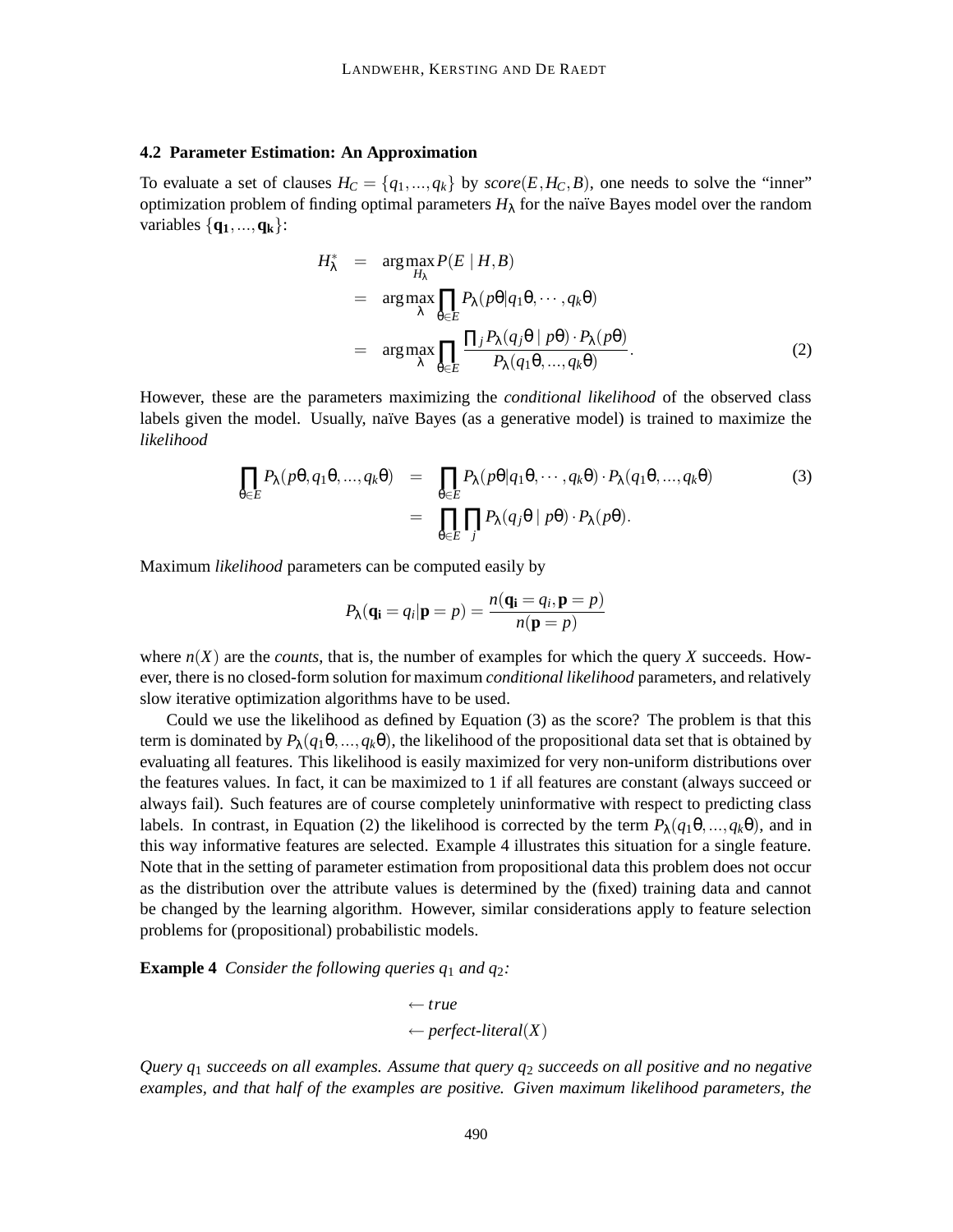*models H*1*/H*<sup>2</sup> *consisting of only q*1*/q*<sup>2</sup> *actually have* the same *likelihood, while conditional likelihood correctly favors H*2*:*

*For any example* θ*,*

$$
P_{\lambda}(p\theta, q_1\theta) = P_{\lambda}(q_1\theta|p\theta) \cdot P_{\lambda}(p\theta) = 1 \cdot 0.5 = 0.5,
$$
  

$$
P_{\lambda}(p\theta, q_2\theta) = P_{\lambda}(q_2\theta|p\theta) \cdot P_{\lambda}(p\theta) = 1 \cdot 0.5 = 0.5
$$

 $as P_{\lambda}(q_1\theta|p\theta) = P_{\lambda}(q_2\theta|p\theta) = 1$ *. On the other hand,* 

$$
P_{\lambda}(p\theta|q_1\theta) = \frac{P_{\lambda}(q_1\theta|p\theta) \cdot P_{\lambda}(p\theta)}{P_{\lambda}(q_1\theta)} = \frac{1 \cdot 0.5}{1} = 0.5,
$$
  

$$
P_{\lambda}(p\theta|q_2\theta) = \frac{P_{\lambda}(q_2\theta|p\theta) \cdot P_{\lambda}(p\theta)}{P_{\lambda}(q_2\theta)} = \frac{1 \cdot 0.5}{0.5} = 1
$$

 $as P_{\lambda}(q_1\theta) = 1$  *but*  $P_{\lambda}(q_2\theta) = 0.5$ *.* 

Furthermore, a similar problem has been noted by Grossman and Domingos (2004) when learning the structure of Bayesian networks. Here, likelihood maximization leads to over-connected structures, a problem which is also solved by maximizing conditional likelihood. Because finding maximum conditional likelihood parameters is computationally too expensive, Grossman and Domingos propose a "mixed" approach: use conditional likelihood as score, but set parameters to their maximum likelihood values (seen as an approximation to maximum conditional likelihood values).

For NFOIL, we follow the same approach. Parameters are estimated to maximize the likelihood (Equation (3)), while the conditional likelihood, see Equation (2), is retained as score for selecting the features. Assuming that the naïve Bayes assumption is correct, the maximum likelihood estimates of the parameters will approach the maximum conditional likelihood estimates as the number of training examples goes to infinity. This is because the maximum likelihood estimate  $P_{\lambda}(\mathbf{p}\theta, \mathbf{q}_1\theta, \dots, \mathbf{q}_k\theta)$  approaches the true joint probability  $P(\mathbf{p}\theta, \mathbf{q}_1\theta, \dots, \mathbf{q}_k\theta)$  which determines the true conditional  $P(\mathbf{p}\theta|\mathbf{q}_1\theta,...,\mathbf{q}_k\theta)$  that also maximizes the conditional likelihood (Friedman and Goldszmidt, 1996).

This means that parameter estimates are easily obtained by counting, and computational costs for evaluating a hypothesis are dominated by computing for each query the set of examples on which it succeeds. Given this information, the computational cost of scoring a partial clause  $q_{k+1}$  in NFOIL is  $O(C \cdot n)$  where *C* is the number of classes and *n* the number of examples. This assumes appropriate caching mechanisms on the parameters of  $\{q_1, ..., q_k\}$  and on partial products of the scoring function (Equation (2)). Thus, evaluating a clause in NFOIL involves basically the same computational costs as scoring in FOIL. FOIL, however, profits from its separate-and-conquer approach; the number of examples is reduced after each iteration. Furthermore, the actual runtime depends on the path in the search space that is taken by the algorithm, which can be different for NFOIL because it may learn different clauses. Nevertheless, the computational complexity of NFOIL is roughly similar to that of FOIL.

#### **5. TFOIL: Relaxing the Na¨ıve Bayes Assumption**

The naïve Bayes model employed in NFOIL corresponds to the strong assumption that the probability of an example satisfying one query is independent of its probability to satisfy another query,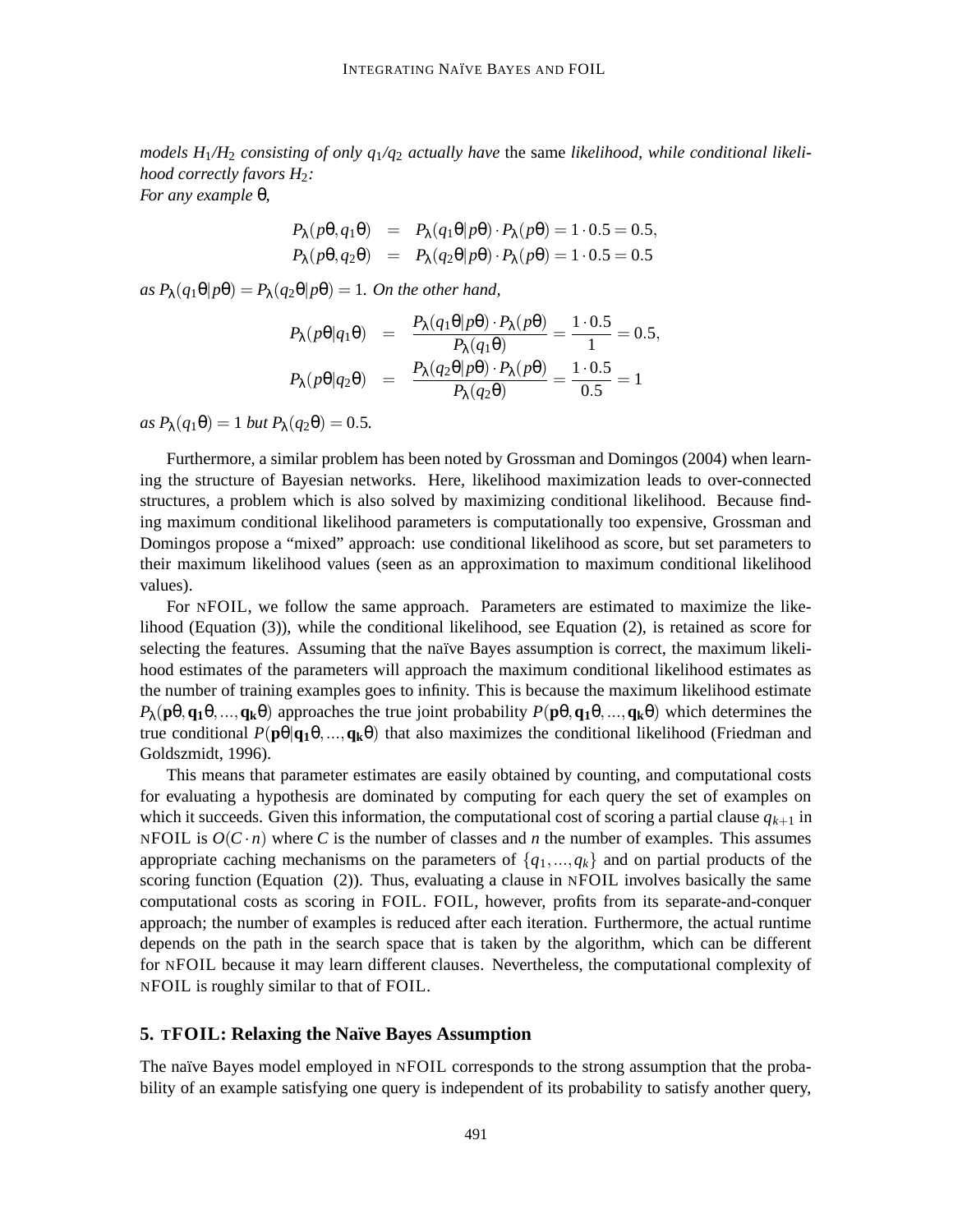**Algorithm 2** TFOIL algorithm.

```
Initialize H := \emptysetrepeat
   Initialize c := p(X_1, \dots, X_n) \leftarrowrepeat
      for all c' \in \rho(c) do
         for all q \in H do
            \text{compute } s(c', q) = \text{score}(E, H \cup \{c'\}, q \rightarrow c', B)end for
         let pa(c') be the q \in H with maximum s(c', q)end for
      let c be the c' \in \rho(c) with maximum s(c', pa(c'))until stopping criterion
   add c with dependency pa(c') \rightarrow c' to H
until stopping criterion
output H
```
given the class of the example:

$$
\mathbf{P}_{\lambda}(\mathbf{q_1},...,\mathbf{q_k}|\mathbf{p}) = \prod_i \mathbf{P}_{\lambda}(\mathbf{q_i}|\mathbf{p}).
$$
\n(4)

Although it has been shown that naïve Bayes can perform well in practice even if this assumption is violated, better models can sometimes be constructed by relaxing this strict independence assumption (Friedman and Goldszmidt, 1996). Tree augmented naïve Bayes (TAN) models generalize naïve Bayes by allowing additional dependencies, but are still significantly more restrictive than full Bayesian networks. The restriction compared to a full Bayesian network is that the additional dependencies form a tree (i.e, every query node has at most one additional parent). This means that the number of parameters of a TAN model is in  $O(\text{#nodes})$  as compared to  $O(2^{\text{#nodes}})$  for a full Bayesian network, and learning them is generally easier. In this section, we will discuss the TFOIL algorithm, which extends the NFOIL algorithm presented above to employ tree augmented naïve Bayes. Under the TAN assumption, Equation 4 is relaxed to

$$
P_{\lambda}(q_1,...,q_k|p)=\prod_i P_{\lambda}(q_i|p,q_{pa(i)})
$$

where  $\mathbf{q}_{pa(i)}$  is the additional parent of the node  $\mathbf{q}_i$  in the TAN model. In analogy to Section 3, the *covers* function can be re-derived as

$$
covers(E, H, B) = P(e | H, B)
$$
  
= 
$$
\frac{\prod_i P_{\lambda}(q_i \theta | p\theta, q_{pa(i)}\theta) \cdot P_{\lambda}(p\theta)}{P_{\lambda}(q_1 \theta, \cdots, q_k \theta)}.
$$

Otherwise, the problem specification outlined in Section 3 directly carries over to TFOIL.

In contrast to NFOIL, learning a TFOIL model involves the additional task of selecting a TAN structure over the random variables representing the logical queries. In general, TFOIL follows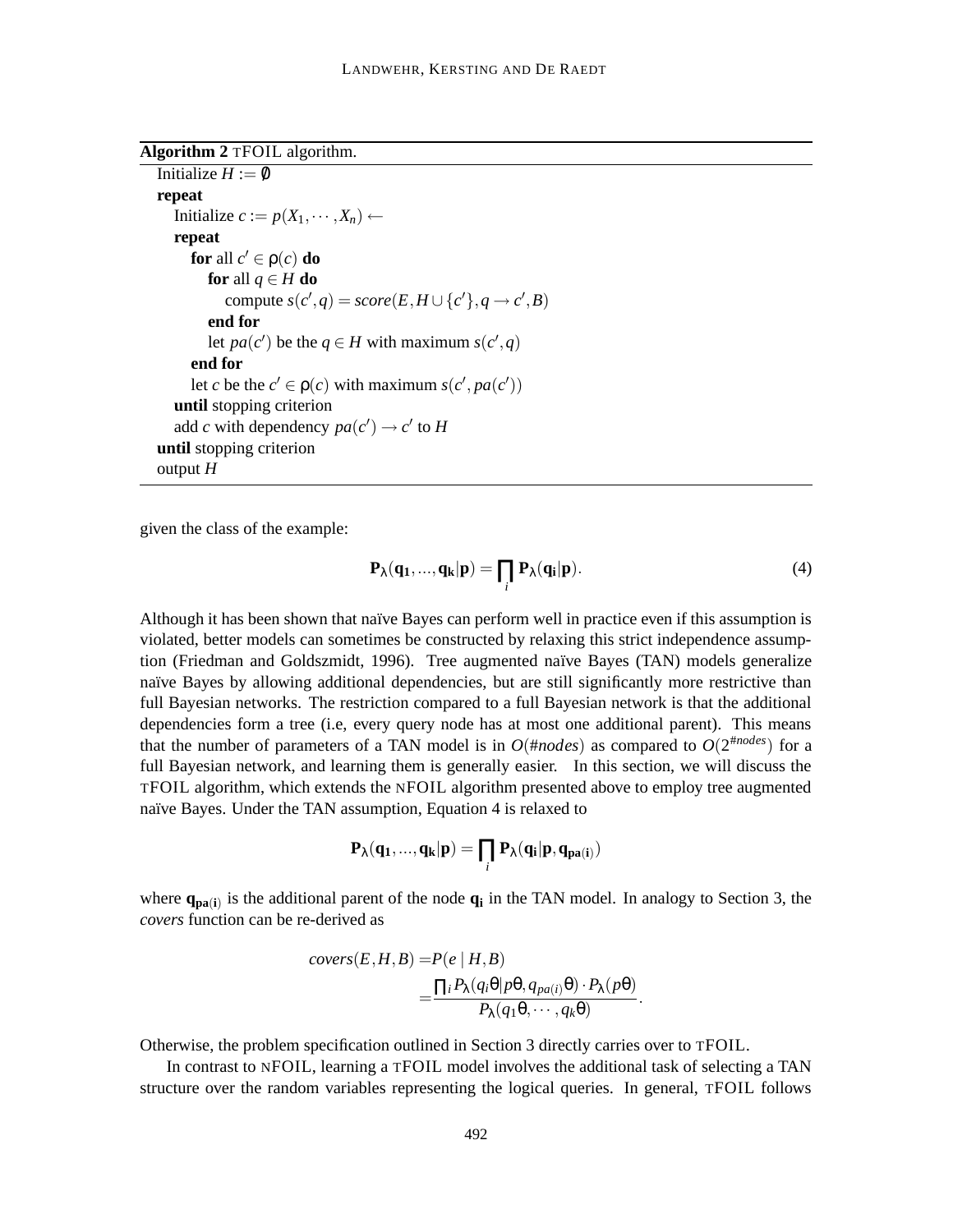the same integrated search strategy as outlined for NFOIL in Section 4. However, when evaluating a set of clauses  $H_C = \{q_1, ..., q_k\}$  in TFOIL, for every clause  $q_i \in H_C$  we have to decide on a  $q_j = q_{pa(i)} \in H_C$  for which a dependency  $q_{pa(i)} \to q_i$  is added. Of course, this could be accomplished by running the standard TAN structure learning algorithm, which finds a maximum-likelihood structure in polynomial time (Friedman and Goldszmidt, 1996). However, the incremental way in which a theory *H* is learned and query nodes are added to the probabilistic model suggests a faster, incremental (though heuristic) way of learning the TAN structure. Rather than re-learning the TAN graph from scratch every time a new candidate clause  $q_i$  is scored, the subgraph over the existing hypothesis  $H = \{q_1, ..., q_{i-1}\}\$ is kept fixed, and all existing clauses  $q_i \in H$  are considered as possible parents for the clause  $q_i$ . Out of these candidate graph structures, the one maximizing  $score(E, H, B)$ is chosen, that is, the maximum-likelihood extension of the existing graph on *H*.

This approach is outlined in Algorithm 2. The function  $score(E, H \cup \{c'\}, q \rightarrow c', B)$  returns the score of the TAN model over  $H \cup \{c\}$ , where **q** is the additional parent of **c**'. For every candidate clause  $c'$ , the best parent  $pa(c')$  is identified and the  $c'$  with highest score is added to *H* with the dependency  $pa(c') \rightarrow c'$ . Comparing Algorithm 2 with the NFOIL algorithm which follows the template of Algorithm parent of a clause that is added to the model. The computational complexity of scoring the  $(k+1)$ *th* clause  $q_{k+1}$  in TFOIL is  $O(C \cdot k \cdot n)$ , as all *k* existing clauses are considered as possible parents.

#### **6. Experiments**

In the following two subsections, we will describe the data sets and algorithms used to experimentally investigate the Questions **Q1**–**Q5** posed in the introduction (cf. Section 1). Section 6.3 then presents and discusses the results.

#### **6.1 Data Sets**

We conducted experiments on eight data sets from four domains. Three domains are binary classification tasks, and one is a multi-class problem. See Table 1 for an overview of the different data sets.

**Mutagenesis** (Srinivasan et al., 1996) is a well-known domain for structure-activity relation prediction. The problem is to classify compounds as mutagenic or not given their chemical structure described in terms of atoms, bonds, atom charge, and information about atom and bond types that have been generated by the molecular modeling package QUANTA. No additional numeric or handcrafted features of the compounds are used. The data set is divided into two sets: a regression friendly (**r.f.**) set with 188 entries (125 positives, 63 negatives) and a regression unfriendly (**r.u.**) set with 42 entries (13 positives and 29 negatives).

For **Alzheimer** (King et al., 1995), the aim is to compare 37 analogues of Tacrine, a drug against Alzheimer's disease, according to four desirable properties: inhibit **amine** re-uptake, low **toxicity**, high **acetyl** cholinesterase inhibition, and good **reversal** of scopolamine-induced memory deficiency. For any property, examples consist of pairs  $pos(X, Y)/neg(X, Y)$  of two analogues indicating that *X* is better/worse than *Y* w.r.t. the property. The relation is transitive and anti-symmetric but not complete (for some pairs of compounds the result of the comparison could not be determined).

The **DSSTox** data set has been extracted from the EPA's DSSTox NCTRER Database (Fang et al., 2001). It contains structural information about a diverse set of 232 natural, synthetic and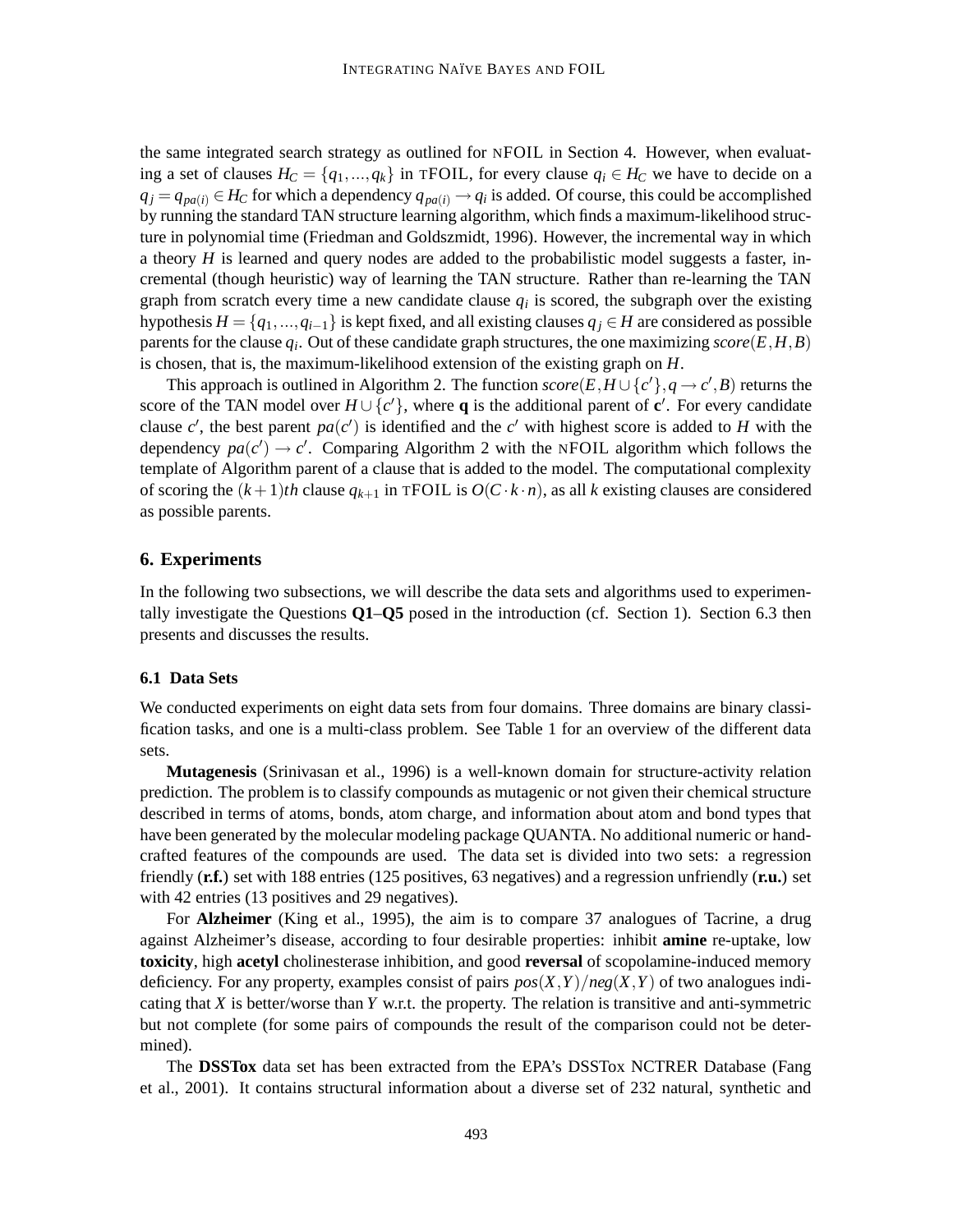| Data Set         | #Classes       | <b>#Examples</b> | <b>Majority Class</b> | <b>#Relations</b> |
|------------------|----------------|------------------|-----------------------|-------------------|
| Mutagenesis r.f. | $\overline{2}$ | 188              | 66.5%                 |                   |
| Mutagenesis r.u. | 2              | 42               | 69.1%                 | 4                 |
| Alzheimer amine  | 2              | 686              | 50.0%                 | 20                |
| Alzheimer toxic  | 2              | 886              | 50.0%                 | 20                |
| Alzheimer acetyl | 2              | 1326             | 50.0%                 | 20                |
| Alzheimer memory | 2              | 642              | 50.0%                 | 20                |
| <b>DSSTox</b>    | $\overline{2}$ | 232              | 56.5%                 | 3                 |
| Diterpene        | 23             | 1530             | 23.5%                 | 17                |

Table 1: Data sets used in experiments.

environmental estrogens and classifications with regard to their binding activity for the estrogen receptor. In our experiments, only structural information, that is, atom elements and bonds are used. Additionally, we provided a relation *linked*(*A*1,*A*2,*E*,*BT*) in the background knowledge that represents that there is a bond of type  $BT$  from atom  $A_1$  to atom  $A_2$  and  $A_2$  is of element  $E$ . This was done to reduce the lookahead problem for greedy search algorithms.

For Diterpene (Džeroski et al., 1998), the task is to identify the skeleton of diterpenoid compounds, given their C-NMR spectra that include the multiplicities and the frequencies of the skeleton atoms. Diterpenes are organic compounds of low molecular weight with a skeleton of 20 carbon atoms. They are of interest because of their use as lead compounds in the search for new pharmaceutical effectors. The data set contains information on 1530 diterpenes with known structure. There are in total 23 classes. We use the version where both relational and propositional information about the NMR spectra are available.

#### **6.2 Algorithms and Methodology**

We investigate the following learners:

#### • **NFOIL**

An implementation of the NFOIL algorithm as outlined in Section 4.1. Instead of a greedy search a beam search with beam size  $k = 5$  is performed. During the search for a clause, the algorithm also keeps a set  $C^*$  of the  $k$  best (partial) clauses found so far. If this set does not change from one refinement level to the next, the search is stopped and the best element  $c \in \mathbb{C}^*$  is returned. The search for additional clauses is stopped if the change in score between two successive iterations is less than 0.1%. A hypothesis is limited to contain at most 25 clauses and a clause to contain at most 10 literals. As most other ILP systems, NFOIL allows the specification of intensional background knowledge to be used in hypothesis. When classifying unseen examples, the class receiving the highest probability is returned (in particular, the default classification threshold of 0.5 is used in the binary case).

# • **TFOIL**

An implementation of the TFOIL algorithm as outlined in Section 5. The beam search and stopping criterion are implemented as for NFOIL.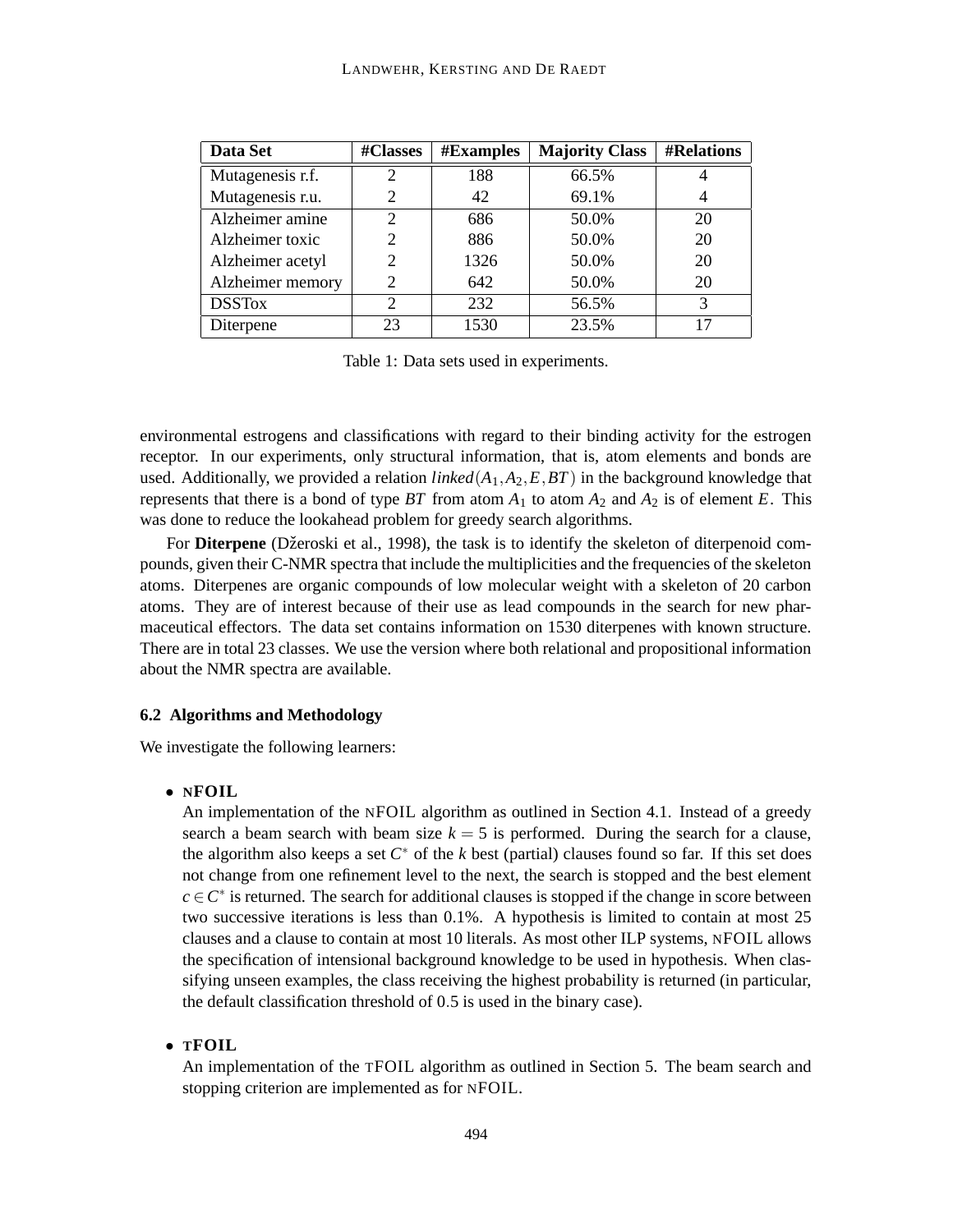# • **MFOIL**

MFOIL (Lavrac̆ and Džeroski, 1994) is a variant of FOIL also employing beam search and different search heuristics. The beam size is set to  $k = 5$ , otherwise, default parameters are used. Note that MFOIL, unlike the other systems considered, by default allows negated literals in clauses.

#### • **ALEPH**

ALEPH is an advanced ILP System developed by Ashvin Srinivasan.<sup>1</sup> It is based on the concept of *bottom clauses*, which are maximally specific clauses covering a certain example. The theory is then built from clauses that contain a subset of the literals found in a bottom clause. We used this standard mode of ALEPH for the binary domains **Mutagenesis**, **Alzheimer** and **DSSTox**. Additionally, ALEPH implements a tree learning algorithm, which we used for the multi-class domain **Diterpene**. The maximum number of literals in a clause was set to 10 instead of the default 4. Otherwise, default settings are used except on **DSSTox** as explained below.

#### • **1BC2**

1BC2 is a na¨ıve Bayes classifier for structured data (Flach and Lachiche, 2004). 1BC2 was run with a maximum number of 5 literals per clause, as larger values caused the system to crash. The decision threshold was optimized based on a five fold cross validation.

It would also be interesting to compare against the MACCENT system (Dehaspe, 1997), as maximum entropy models and naïve Bayes are somewhat related. Unfortunately, only an implementation of a propositional version of MACCENT is available, which only handles data in attribute-value (vector) format.<sup>2</sup> This version is not directly applicable to the relational data sets used in our study. We have therefore investigated a static propositionalization approach: frequent clauses were extracted from the relational data sets and then used as features in the propositional MACCENT system. More precisely, we have used a variant of the frequent pattern miner WARMR (Dehaspe et al., 1998), as WARMR patterns have shown to be effective propositionalization techniques on similar benchmarks in inductive logic programming (Srinivasan et al., 1999). The variant used was c-ARMR (De Raedt and Ramon, 2004), which allows to remove redundancies amongst the found patterns by focusing on so-called free patterns. c-ARMR was used to generate free frequent patterns in the data with a frequency of at least 20%. However, results obtained using this technique were on average not competitive with those of the other systems, and we decided not to include them.

To compare the different algorithms, we measure both accuracy and area under the ROC curve (see Fawcett, 2003), denoted as AUC. Accuracy is determined by a 10-fold cross-validation on all data sets except the small **Mutagenesis r.u.**, where a leave-one-out cross validation is used instead. ROC curves and AUC are determined from the cross-validation by pooling the rankings obtained on the different test folds. All algorithms were run on the same splits into training/test set for every fold. To test for significant differences in accuracy, a sampled paired t-test is applied to the results of the different folds.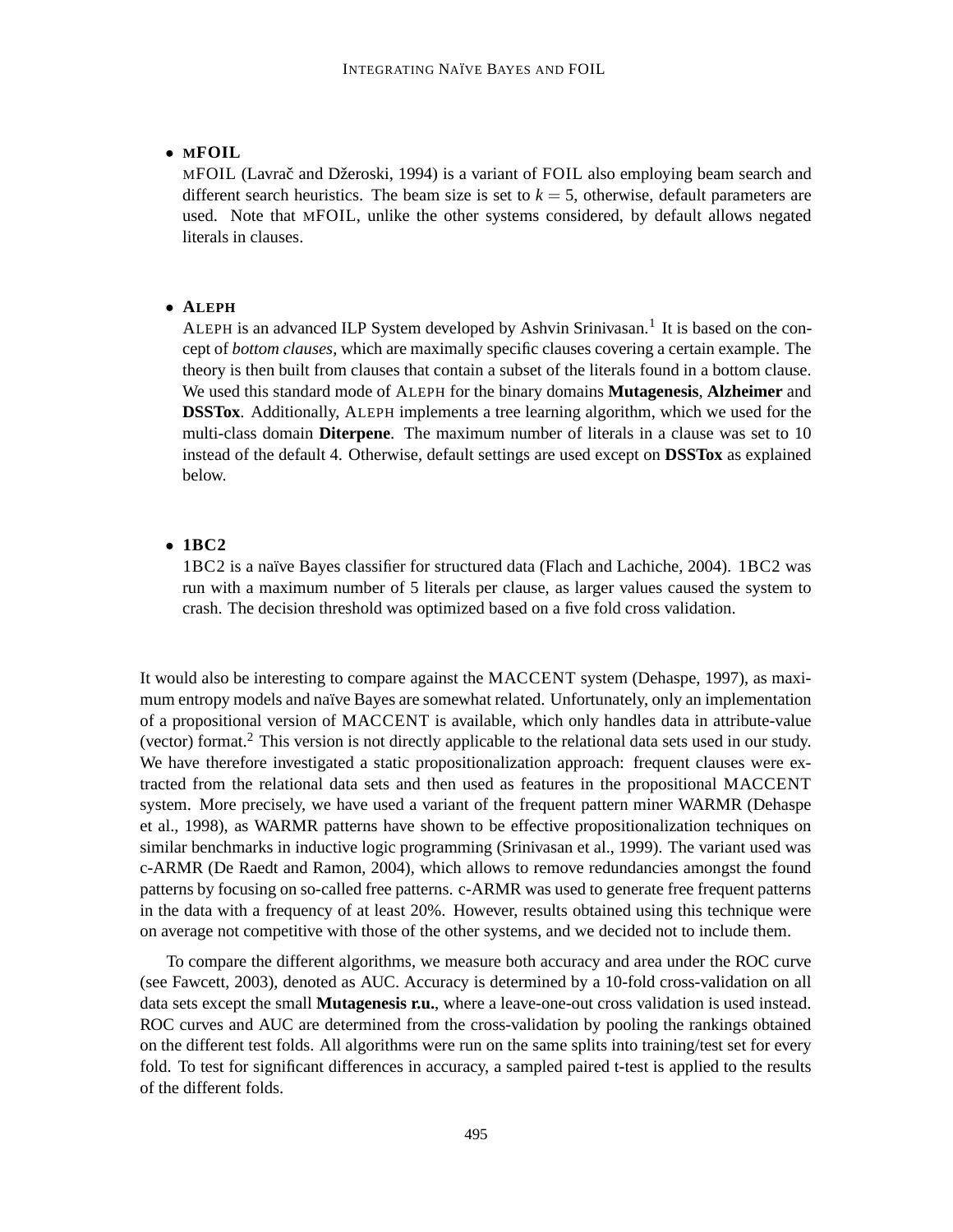| Data Set         | <b>TFOIL</b>               | <b>NFOIL</b>     | <b>MFOIL</b>                     | <b>ALEPH</b>                               | 1BC <sub>2</sub> |
|------------------|----------------------------|------------------|----------------------------------|--------------------------------------------|------------------|
| Mutagenesis r.f. | $79.7 \pm 13.0$            | $75.4 \pm 12.3$  | $\overline{76.6} \pm 6.7$        | $69.7 \pm 11.9$                            | 82.4             |
| Mutagenesis r.u. | $83.3 \pm 37.7$            | $78.6 \pm 41.5$  | $71.4 \pm 45.7$                  | 85.7 $\pm$ 35.4                            | 76.2             |
| Alzheimer amine  | $87.5 \pm 4.4$             | $86.3 \pm 4.3$   | $74.2 \pm 5.9 \bullet \triangle$ | $70.9 \pm 5.8 \bullet \triangle$           | 72.3             |
| Alzheimer toxic  | $92.1 \pm 2.6$             | $89.2 \pm 3.4$   | $81.9 \pm 2.9 \bullet \triangle$ | $90.9 \pm 1.4$                             | 83.4             |
| Alzheimer acetyl | $82.8 \pm 3.8$             | $81.2 \pm 5.2$   | $75.2 \pm 2.5 \bullet \triangle$ | $73.9 \pm 3.4 \bullet \triangle$           | 73.4             |
| Alzheimer memo.  | 80.4 $\pm$ 5.3 $\triangle$ | $72.9 \pm 4.3$ • | $60.9 \pm 4.6 \bullet \triangle$ | $69.2 \pm 5.3$ $\bullet$                   | 68.8             |
| <b>DSSTox</b>    | $78.5 \pm 8.9$             | $78.0 \pm 9.1$   | $70.4 \pm 15.4$                  | 52.1 $\pm$ 11.2 $\bullet$ $\blacktriangle$ | 64.7             |
| Diterpene        | $90.9 \pm 2.1$             | $90.8 \pm 3.1$   |                                  | $85.0 \pm 3.6 \bullet \triangle$           | 81.9             |

Table 2: Cross-validated predictive accuracy results on all data sets.  $\bullet$  /◦ indicates that TFOIL's mean is significantly higher/lower, and  $\triangle/\triangle$  that NFOIL's mean is significantly higher/lower (paired sampled t-test,  $p = 0.05$ ). Bold numbers indicate the best result on a data set. Note that the high variance on **Mutagenesis r.u.** is an artifact of the leaveone-out cross-validation. For **1BC2**, we do not test significance because the results on Mutagenesis and Diterpene are taken from Flach and Lachiche (2004).

#### **6.3 Results**

Table 2 shows the accuracy results for TFOIL, NFOIL, MFOIL, ALEPH and 1BC2 on all data sets. There is no result for MFOIL on Diterpene as it cannot handle multi-class problems. Comparing the results for NFOIL/TFOIL and MFOIL, the experiments clearly show a gain for dynamic propositionalization over the baseline ILP algorithm, giving an affirmative answer to Question **Q1**.

The comparison between NFOIL and its tree augmented extension TFOIL shows that—as in the propositional case—relaxing the naïve Bayes assumption can yield more accurate models in some cases. TFOIL always gains some predictive accuracy, with gains ranging from very slight (0.1 percentage points) to substantial (7.5 percentage points). Although only one of these gains is significant according to a paired sampled t-test on the folds, a simple sign test on the results of TFOIL and NFOIL  $(8/0)$  shows that TFOIL significantly outperforms NFOIL ( $p < 0.01$ ). This affirmatively answers Question **Q3**: performance can be improved by using a more expressive model than naïve Bayes. Furthermore, TFOIL significantly outperforms ALEPH on five data sets, and both a sign test  $(7/1)$  and the average accuracy seem to favor TFOIL and NFOIL over ALEPH. This shows that relatively simple dynamic propositionalization approaches are competitive with more advanced ILP systems, giving an affirmative answer to Question **Q4**. The **DSSTox** domain seems to be particularly hard for the ALEPH system. Using standard settings, ALEPH only accepts rules if they cover no negative examples. In this case, for most folds it does not return any rules on the **DSSTox** data set, and only reaches 43.1% accuracy. The result reported above was obtained by setting the "noise" parameter to 10 (which means that a rule can cover up to 10 negative examples). The *minacc* parameter was left at its default value of 0.

To complement the study of predictive accuracy presented above, we investigate the performance of the probabilistic classifiers by means of ROC analysis. ROC curves evaluate how well the probability estimates produced by classifiers can discriminate between positive and negative

<sup>1.</sup> More information on ALEPH can be found at http://web.comlab.ox.ac.uk/oucl/research/areas/machlearn/Aleph/aleph toc.html.

<sup>2.</sup> Luc Dehaspe, from personal communication.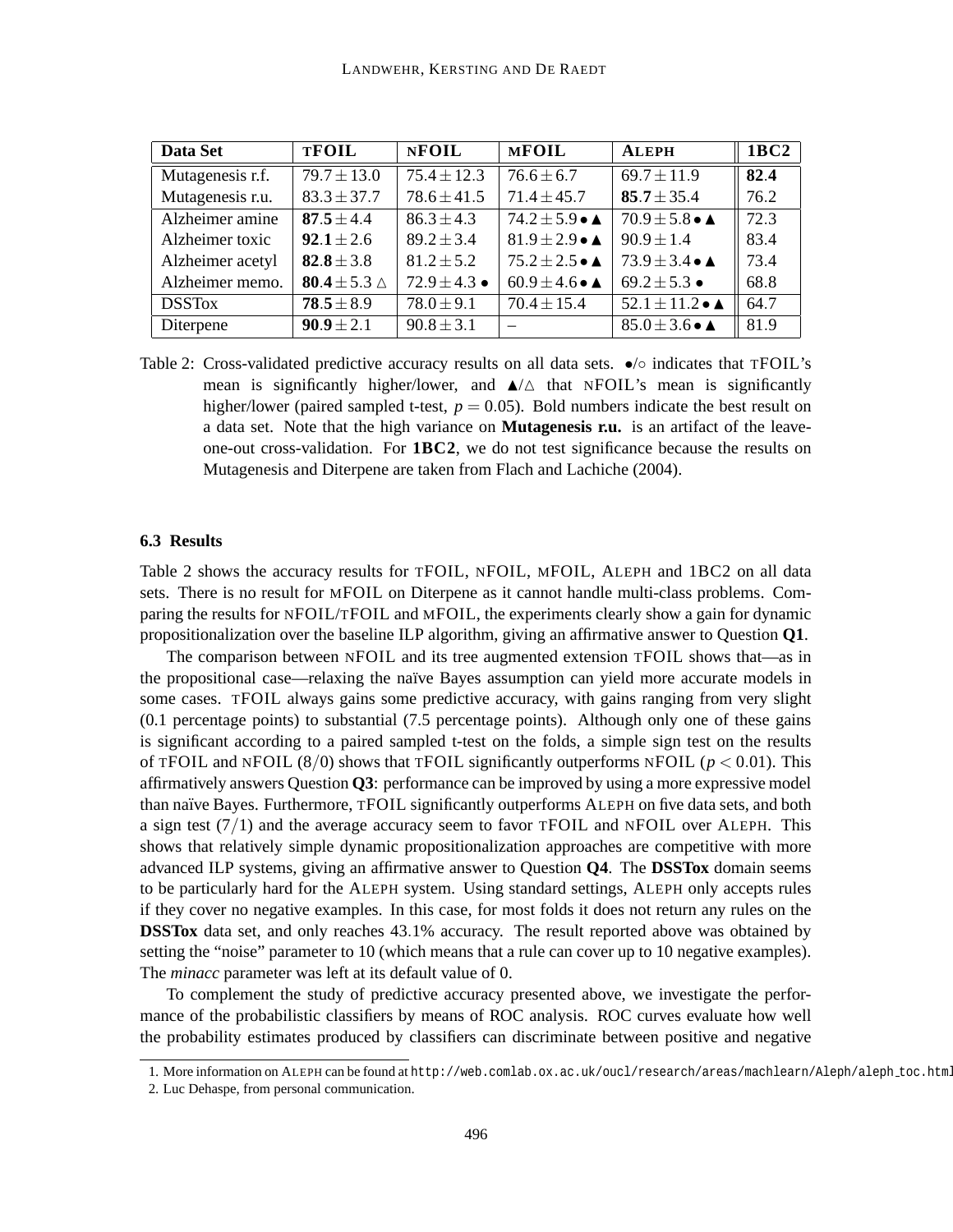| Data Set         | <b>TFOIL</b> | <b>NFOIL</b> | <b>MFOIL</b> | <b>ALEPH</b> | 1BC <sub>2</sub> |
|------------------|--------------|--------------|--------------|--------------|------------------|
| Mutagenesis r.f. | 0.817        | 0.809        | 0.791        | 0.713        | 0.816            |
| Mutagenesis r.u. | 0.753        | 0.737        | 0.645        | 0.790        | 0.729            |
| Alzheimer amine  | 0.945        | 0.937        | 0.747        | 0.708        | 0.793            |
| Alzheimer toxic  | 0.983        | 0.965        | 0.821        | 0.912        | 0.925            |
| Alzheimer acetyl | 0.932        | 0.916        | 0.759        | 0.752        | 0.815            |
| Alzheimer memory | 0.913        | 0.824        | 0.608        | 0.696        | 0.744            |
| <b>DSSTox</b>    | 0.789        | 0.760        | 0.668        | 0.567        | 0.636            |

Table 3: Area under the ROC curve for all binary data sets. Bold numbers indicate the best result on a data set. Results for **1BC2** on Mutagenesis are taken from Flach and Lachiche (2004). Rankings are pooled over the different folds of a 10-fold cross-validation, except for Mutagenesis r.u. where a leave-one-out cross-validation is used instead.

examples (i.e., *rank* examples) without committing to a particular decision threshold. ROC curves provide more detailed information about performance than accuracy estimates, for example with regard to possible error trade-offs under variable misclassification costs (Provost et al., 1998). As ROC curves are only well-defined for binary classification problems, we do not report results for the multi-class data set **Diterpene**. For the ILP systems, ROC curves were produced by clause voting as introduced by Davis et al. (2004). In clause voting, the threshold that is varied is the number of clauses that have to cover an example before it is classified as positive (the default threshold being one).

AUC results, shown in Table 3, generally confirm the results obtained by accuracy analysis: TFOIL outperforms NFOIL across the board, and TFOIL/NFOIL generally produce better rankings than the ILP methods and 1BC2. Note that in some cases dynamic propositionalization achieves higher AUC scores than ILP systems even though it achieves lower accuracy (e.g., comparing NFOIL and ALEPH on the **Alzheimer toxic** data set). To investigate this behavior in more detail, ROC curves for the different methods on all binary data sets are shown. Figure 1 shows curves on the relatively large **Alzheimer amine**, **Alzheimer toxic**, **Alzheimer acetyl** and **Alzheimer memory** data sets. Here, ROC curves clearly fall into two groups: for the ILP systems MFOIL and ALEPH, the curve has one sharp angle and is otherwise mostly linear, while the curves for TFOIL, NFOIL and 1BC2 are convex almost across the whole range of the threshold parameter. This means that for the ILP systems there is one (namely, the default) decision threshold which offers a good trade-off between true positives and false positives, but ranking below and above this point is relatively poor. At the level of induced clauses, it indicates that clauses induced by the ILP systems are specific in the sense that positive examples are typically covered by only one clause—if the decision threshold in clause voting is set to more than one, the true positive rate drops rapidly. In contrast, ranking performance for the dynamic propositionalization systems and 1BC2 is more stable, meaning that these systems also offer good classification performance under varying misclassification costs (or, equivalently, class skew). This indicates that dynamic propositionalization approaches can make use of more diverse rule sets, which are helpful in ranking examples by providing additional information but would produce too many false-positive classifications if interpreted as a disjunctive hypothesis. We will provide further evidence for this claim below.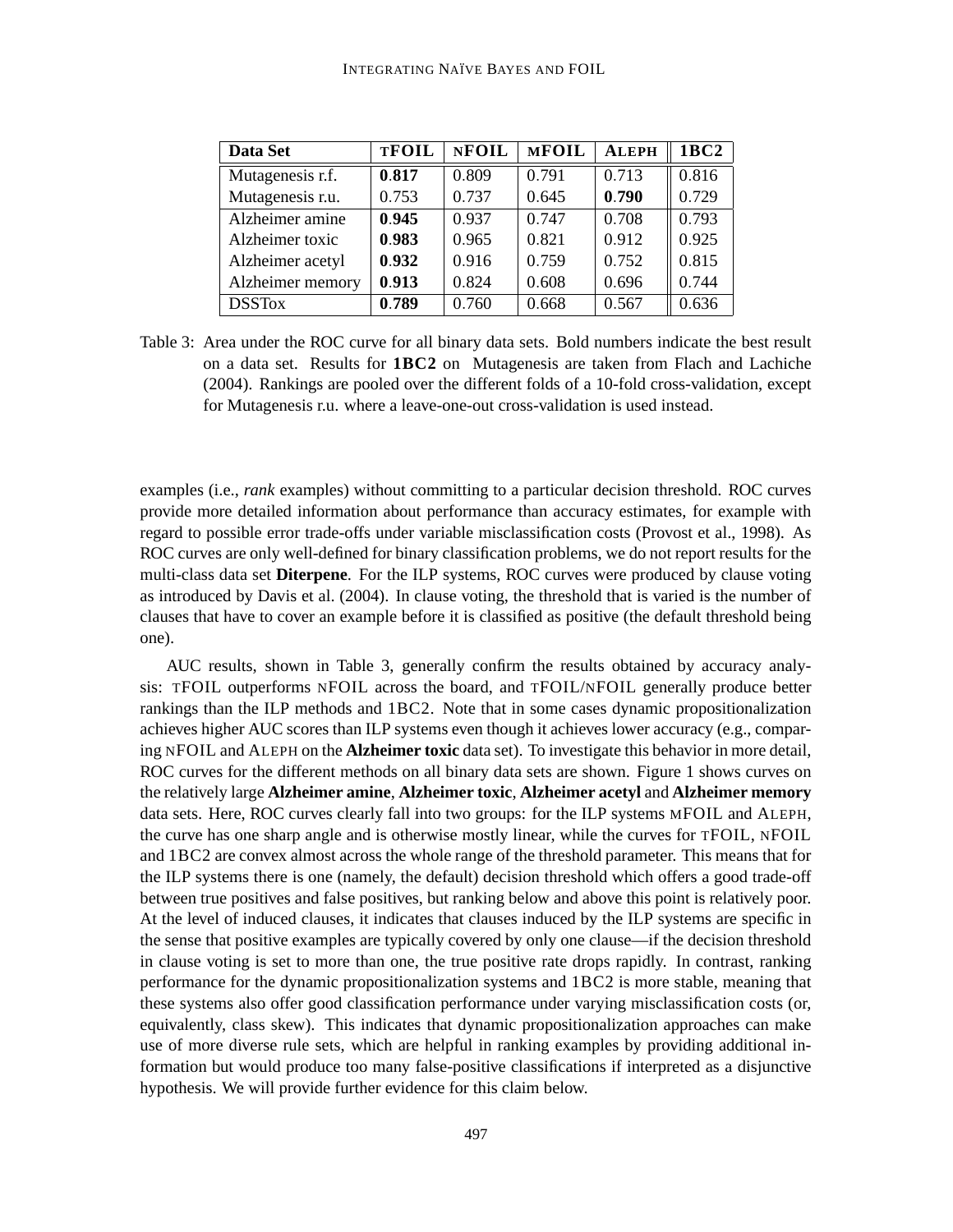

Figure 1: ROC curves on the Alzheimer amine, Alzheimer toxic, Alzheimer acetyl and Alzheimer memory data sets for TFOIL, NFOIL, MFOIL, ALEPH and 1BC2. Rankings are pooled over the different folds of a 10-fold cross-validation.

Figure 2 shows ROC curves on the three smaller data sets included in our study. On **Mutagenesis r.f.** and **DSSTox**, similar observations hold as noted above, although class separation is generally poorer and curves behave less well. On the very small **Mutagenesis r.u.** data set ranking performance is poor for all methods.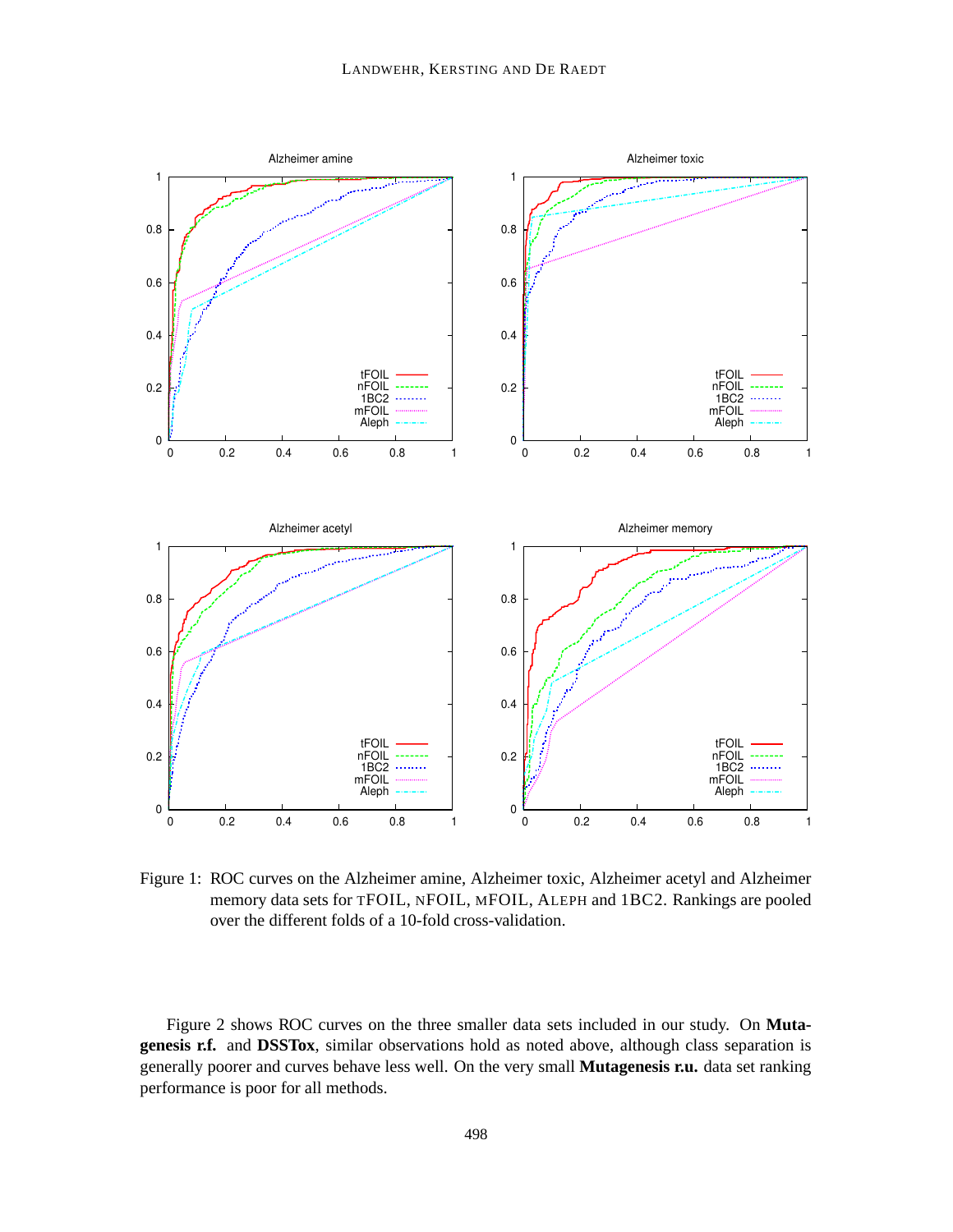

Figure 2: ROC curves on the Mutagenesis regression friendly, Mutagenesis regression unfriendly and DSSTox data sets for TFOIL, NFOIL, MFOIL, ALEPH and 1BC2. There is no curve for 1BC2 on the Mutagenesis data sets because results are taken from Flach and Lachiche (2004). Rankings are pooled over the different folds of a 10-fold cross-validation, except for Mutagenesis r.u. where a leave-one-out cross-validation is used instead.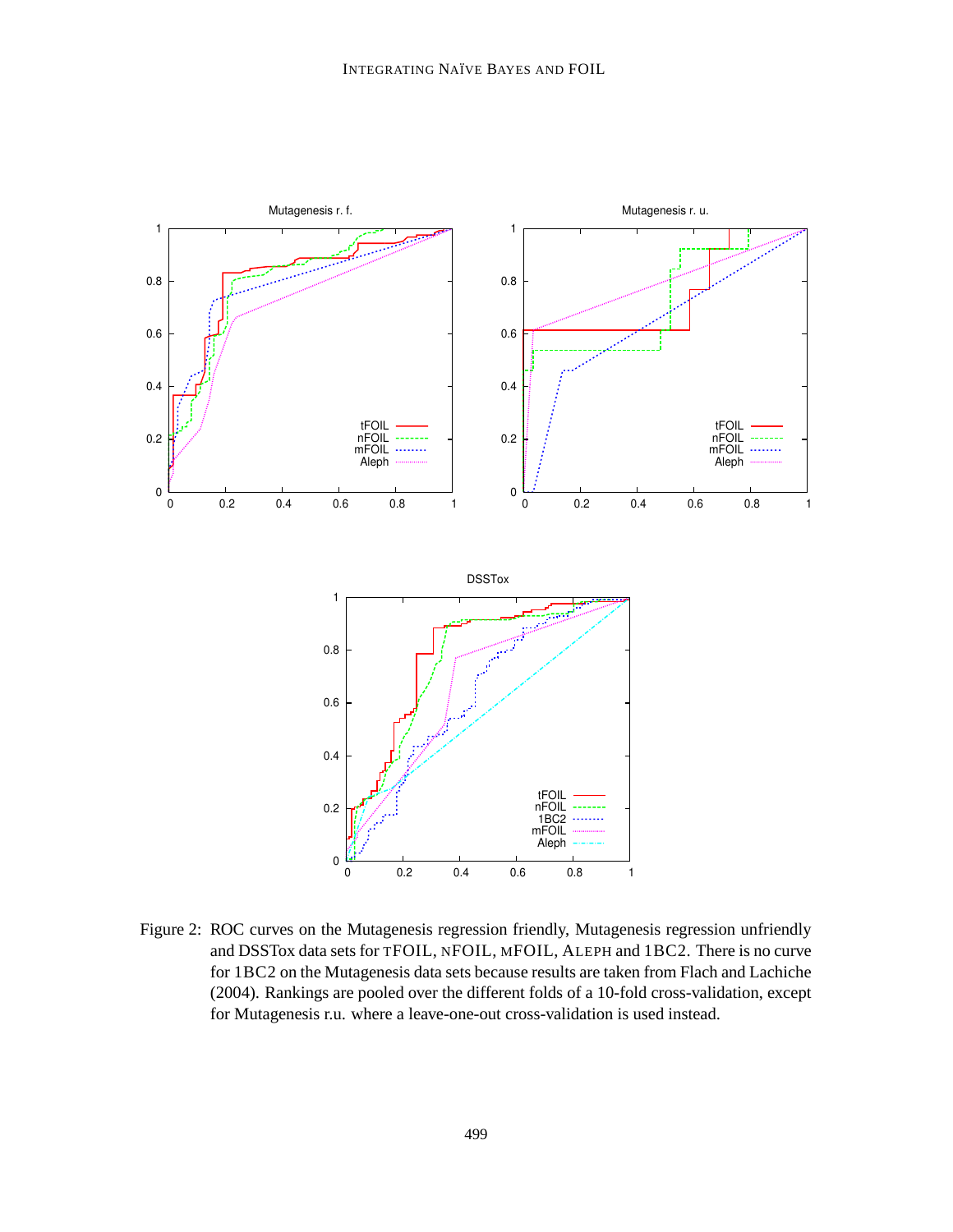|                  | <b>MFOIL</b>                     |                                  | <b>ALEPH</b>                     |                                  |                           |
|------------------|----------------------------------|----------------------------------|----------------------------------|----------------------------------|---------------------------|
| Data Set         | $+NB$                            | $+TAN$                           | $+NB$                            | $+TAN$                           | NFOIL/disjunctive         |
| Mutagenesis r.f. | $\pm 0.0 \bullet$                | $\pm 0.0 \bullet$                | $\pm 0.0$                        | $\pm 0.0$                        | $-8.9 \bullet \triangle$  |
| Mutagenesis r.u. | $\pm 0.0$                        | $+2.4$                           | $\pm 0.0$                        | $\pm 0.0$                        | $-47.6 \bullet \triangle$ |
| Alzheimer amine  | $-0.5 \bullet \triangle$         | $\pm 0.0 \bullet \blacktriangle$ | $\pm 0.0 \bullet \blacktriangle$ | $\pm 0.0 \bullet \blacktriangle$ | $-36.3 \bullet \triangle$ |
| Alzheimer toxic  | $\pm 0.0 \bullet \blacktriangle$ | $+0.2 \bullet \triangle$         | $\pm 0.0$                        | $\pm 0.0$                        | $-39.2 \bullet \triangle$ |
| Alzheimer acetyl | $-0.4 \bullet \triangle$         | $\pm 0.0 \bullet \blacktriangle$ | $\pm 0.0 \bullet \blacktriangle$ | $+0.1 \bullet \triangle$         | $-31.2 \bullet \triangle$ |
| Alzheimer memory | $\pm 0.0 \bullet \blacktriangle$ | $\pm 0.0 \bullet \blacktriangle$ | $\pm 0.0 \bullet$                | $\pm 0.0 \bullet$                | $-22.9 \bullet \triangle$ |
| <b>DSSTox</b>    | $+2.1$                           | $+1.7$                           | $+4.3 \bullet \triangle$         | $+4.3 \bullet \triangle$         | $-21.5 \bullet \triangle$ |
| Diterpene        |                                  |                                  | $\pm 0.0 \bullet \blacktriangle$ | $-0.3 \bullet \triangle$         |                           |

Table 4: Gain/loss in cross-validated predictive accuracy for the two-step methods MFOIL+NB/TAN, ALEPH+NB/TAN and NFOIL/DISJUNCTIVE over their corresponding baselines MFOIL, ALEPH and NFOIL. •/◦ indicates that TFOIL's mean accuracy is significantly higher/lower, and  $\triangle/\triangle$  that NFOIL's mean accuracy is significantly higher/lower (paired sampled t-test,  $p = 0.05$ ).

To investigate Question **Q2**, that is, to compare dynamic and static propositionalization approaches, two additional experiments were performed:

- 1. Learning a naïve Bayes or tree augmented naïve Bayes model over a set of clauses using a two-step approach: First, a set of rules is learned using MFOIL or ALEPH, and afterwards a (tree augmented) na¨ıve Bayes model is built using these rules. This is a static propositionalization approach, where the propositionalized data is used as input for the probabilistic learner. Question **Q2** is whether these rules are less useful when combined with (tree augmented) naïve Bayes than the rules constructed by a dynamic propositionalization approach (NFOIL/TFOIL). For the training of the TAN model we used the local score based TAN implementation in WEKA 3.4.6 (Witten and Frank, 2000), which implements the learning algorithm of Friedman and Goldszmidt (1996).
- 2. Using the rules learned by NFOIL as a disjunctive hypothesis *Q*: For this, every rule *q* learned by NFOIL is evaluated on the training set. If it covers more positive than negative examples, *q* is added to *Q*, otherwise *not*(*q*). The rule set *Q* is then evaluated as a disjunctive hypothesis on the test data. This technique can only be used for binary classification problems.

Table 4 shows the result of these experiments. It displays the average gain/loss of the twostep methods MFOIL+NB, ALEPH+NB and NFOIL/disjunctive over their corresponding baselines MFOIL, ALEPH and NFOIL. Significantly higher/lower mean accuracies of a method as compared to TFOIL/NFOIL are also indicated. On most data sets, applying naïve Bayes as a method for post-processing the learned rule set of MFOIL or ALEPH does not yield any improvement, with the exception of small gains on the **DSSTox** and **Mutagenesis r.u.** data sets for MFOIL. ALEPH+NB/TAN only improves on the original result of ALEPH on **DSSTox** by always predicting the majority class. Furthermore, NFOIL/TFOIL significantly outperform MFOIL+NB and MFOIL+TAN on the same data sets on which they significantly outperform MFOIL. In ROC space, post-processing rules with (tree augmented) Naïve Bayes can increase or decrease the performance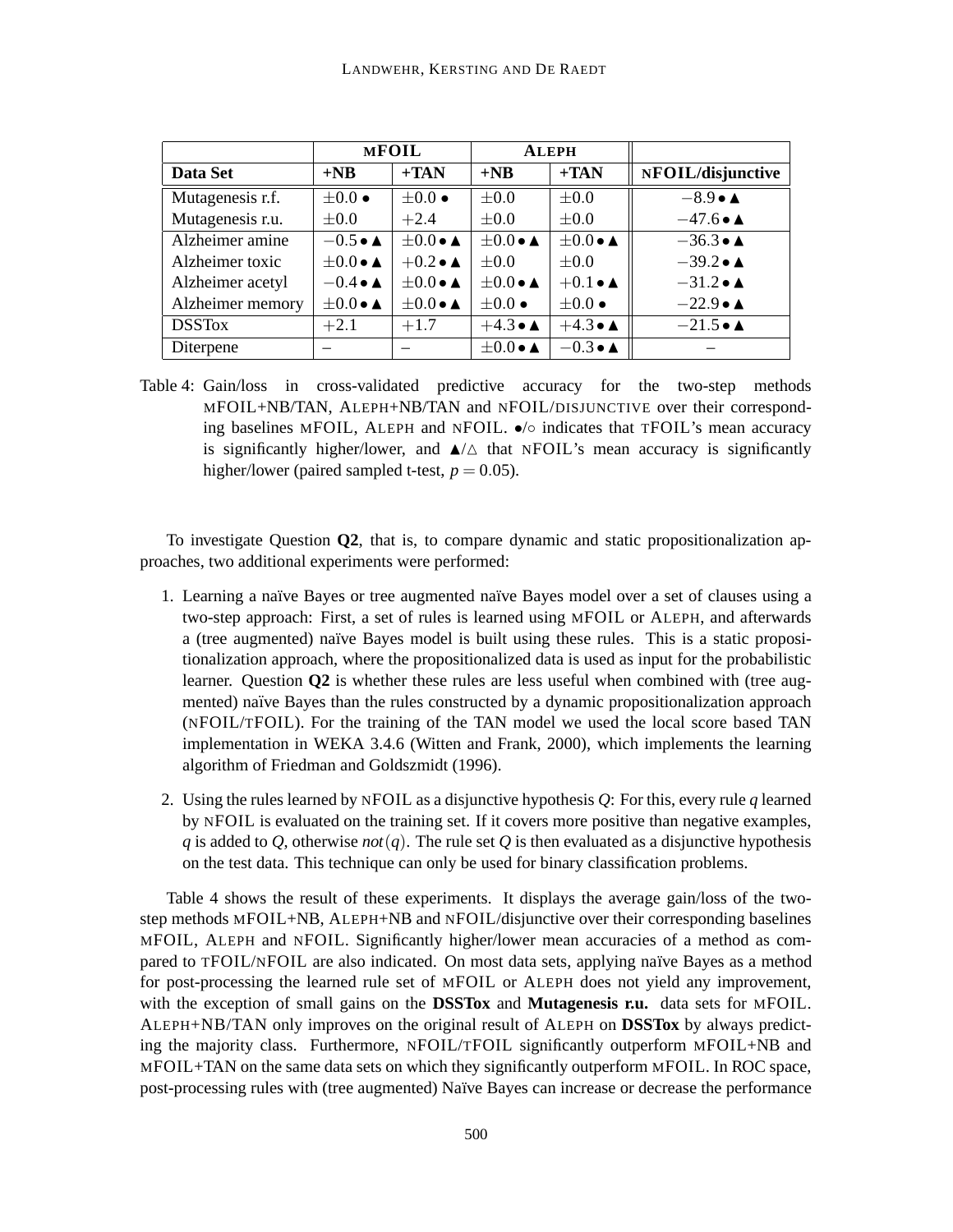|                  |          | <b>MFOIL</b> | <b>ALEPH</b> |          |  |
|------------------|----------|--------------|--------------|----------|--|
| Data Set         | $+NB$    | $+TAN$       | $+NB$        | $+TAN$   |  |
| Mutagenesis r.f. | $+0.045$ | $+0.036$     | $+0.011$     | $-0.034$ |  |
| Mutagenesis r.u. | $-0.183$ | $-0.183$     | $-0.175$     | $-0.063$ |  |
| Alzheimer amine  | $+0.001$ | $+0.007$     | $-0.013$     | $-0.012$ |  |
| Alzheimer toxic  | $+0.003$ | $+0.011$     | $+0.006$     | $+0.005$ |  |
| Alzheimer acetyl | $+0.002$ | $-0.003$     | $-0.006$     | $-0.010$ |  |
| Alzheimer memory | $-0.010$ | $-0.016$     | $-0.010$     | $-0.027$ |  |
| <b>DSSTox</b>    | $+0.054$ | $+0.048$     | $-0.095$     | $-0.099$ |  |

Table 5: Gain/loss in area under ROC curve for the two-step methods MFOIL+NB/TAN and ALEPH+NB/TAN over their corresponding baselines MFOIL and ALEPH. Rankings are pooled over the different folds of a 10-fold cross-validation, except for Mutagenesis r.u. where a leave-one-out cross-validation is used instead.

depending on the data set (Table 5). However, AUC scores of the static propositionalization approaches are on average much lower than those of dynamic propositionalization approaches.

Using the (possibly negated) rules learned by NFOIL as a disjunctive hypothesis strongly degrades performance. This is because NFOIL can make use of rules which have a very low accuracy individually but still help as additional features in the naïve Bayes. If these rules are used for disjunctive classification, they produce many false-positive classifications. In fact, on some domains (e.g, **Alzheimer**) all examples in the test set are always classified as positive. This shows that NFOIL uses significantly different rule sets to ILP approaches. Thus, we can answer **Q2** as follows:

A dynamic propositionalization approach that selects rules based on the criterion of the probabilistic model performs better than static propositionalization approaches that post-process a rule set using a probabilistic learner. This is because dynamic propositionalization can make use of different/additional rules that are not considered by traditional ILP systems as they would produce too many false-positive classifications.

It remains to answer Question **Q5**, that is, to compare dynamic propositionalization approaches to relational naïve Bayes methods such as 1BC2 in terms of accuracy and the number of features they employ. With respect to predictive accuracy and AUC score, sign tests prefer TFOIL over 1BC2 (at 7/1 and 8/0, respectively). Theory complexity is hard to compare because of the different representations. For TFOIL/NFOIL and 1BC2, one complexity measure is the number of probability values attached to clauses. There are #*classes* probability values attached to each clause in NFOILand 1BC2, and 2 · #*classes* in TFOIL (#*classes* denotes the number of classes). Additionally, we have to specify the prior distribution over the class variable. The overall number of probability values to be specified is thus of the order of *O*(#*clauses*), and it is sufficient to compare the number of clauses. In the experiments, 1BC2 uses an order of magnitude more clauses than NFOIL. More precisely, 1BC2 uses more than 400 (in some cases even more than 1000) clauses whereas NFOIL is limited to using 25 clauses. This clearly shows that **Q5** can be answered affirmatively as well.

We furthermore investigated whether the proposed dynamic propositionalization approach sometimes constructs too many clauses and overfits the training data, as the stopping criterion is based on the training set score. We therefore tried post-pruning a learned hypothesis. Post-pruning is more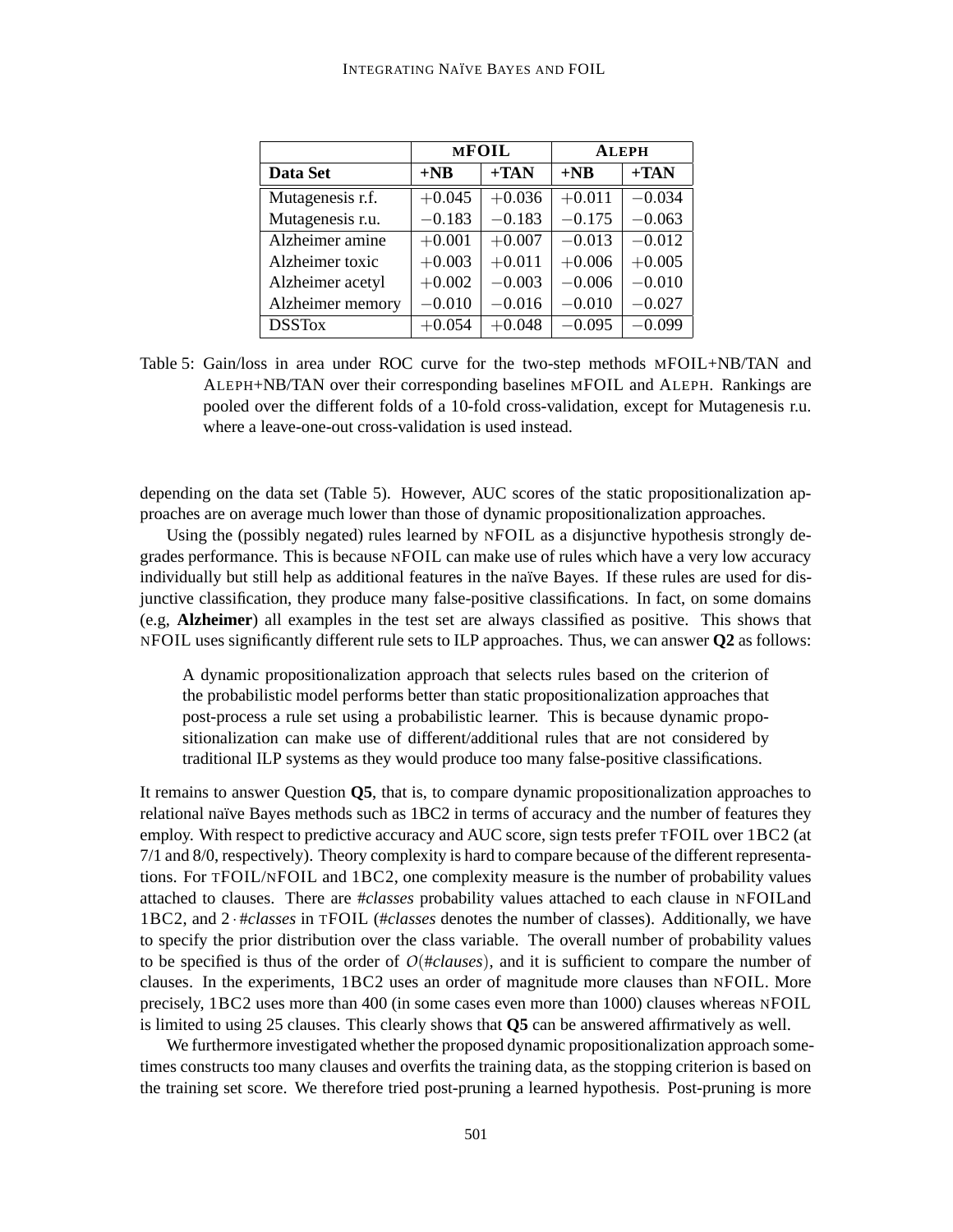**Algorithm 3** Post-pruning a hypothesis learned by NFOIL.

Initialize  $H := \text{NFOLL}(E, B)$ **repeat for** all  $c \in H$  **do**  $s(c) := cross-validation$ *execuracy* $(H \setminus \{c\}, E, B)$ **end for**  $c^* := \arg \max_{c \in H} s(c)$  $H := H \setminus \{c^*\}$ **until** cross-validated accuracy decreases output *H*

|                  | <b>NFOIL</b>    |          | NFOIL/pruning   |          |  |
|------------------|-----------------|----------|-----------------|----------|--|
| Data Set         | Accuracy        | #clauses | Accuracy        | #clauses |  |
| Mutagenesis r.f. | $75.4 \pm 12.3$ | 25.0     | $73.9 \pm 12.1$ | 17.7     |  |
| Mutagenesis r.u. | $78.6 \pm 41.5$ | 23.1     | $85.7 \pm 35.4$ | 1.4      |  |
| Alzheimer amine  | 86.3 ± 4.3      | 24.7     | $85.0 \pm 4.5$  | 20.1     |  |
| Alzheimer toxic  | 89.2 ± 3.4      | 22.4     | $87.8 \pm 3.6$  | 16.6     |  |
| Alzheimer acetyl | 81.2 $\pm$ 5.2  | 25.0     | $80.8 \pm 4.2$  | 20.5     |  |
| Alzheimer memory | $72.9 \pm 4.3$  | 24.9.5   | $74.5 \pm 4.3$  | 20.4     |  |
| <b>DSSTox</b>    | $78.0 \pm 9.1$  | 15.4     | $79.3 \pm 9.7$  | 4.5      |  |
| Diterpene        | $90.8 \pm 3.1$  | 25.0     | $90.7 \pm 3.1$  | 23.4     |  |

Table 6: Cross-validated predicative accuracy results and average number of clauses in the final model for NFOIL and NFOIL/pruning. Bold numbers indicate the best result on a data set. The are no significant differences in mean accuracy between the two methods (paired sampled t-test,  $p = 0.05$ ).

easily realized for NFOIL than for TFOIL, as the additional TAN structure in the TFOIL model prevents removal of rules which are parents of other rules. Rule post-pruning was carried out using the greedy algorithm outlined in Algorithm 3. The procedure *cross-validate-accuracy(H,E,B)* cross-validates the naïve Bayes model on the training data for a fixed set *H* of clauses and returns an accuracy estimate. The algorithm greedily drops clauses from *H* as long as this does not decrease the cross-validated accuracy estimate. Table 6 lists the accuracies of NFOIL and NFOIL/pruning which incorporates this rule post-pruning algorithm. There is some gain in accuracy on the small **Mutagenesis r.u.** and the **DSSTox** domain, although no differences in accuracy are significant at the  $p = 0.05$  level. On these two data sets the number of features is also greatly reduced, while few or no features are pruned for the other data sets. To summarize, a clear overfitting behavior can not be observed except possibly on the very small **Mutagenesis r.u.** data set.

We conclude that our experimental study affirmatively answers Questions **Q1**–**Q5** posed in the introduction. The dynamic propositionalization approaches NFOIL and TFOIL yield more accurate models than simple ILP rule learning and static propositionalization approaches, and also compare favorably to the first order naïve Bayes system  $1BC2$  and one of the most advanced ILP systems, namely Aleph.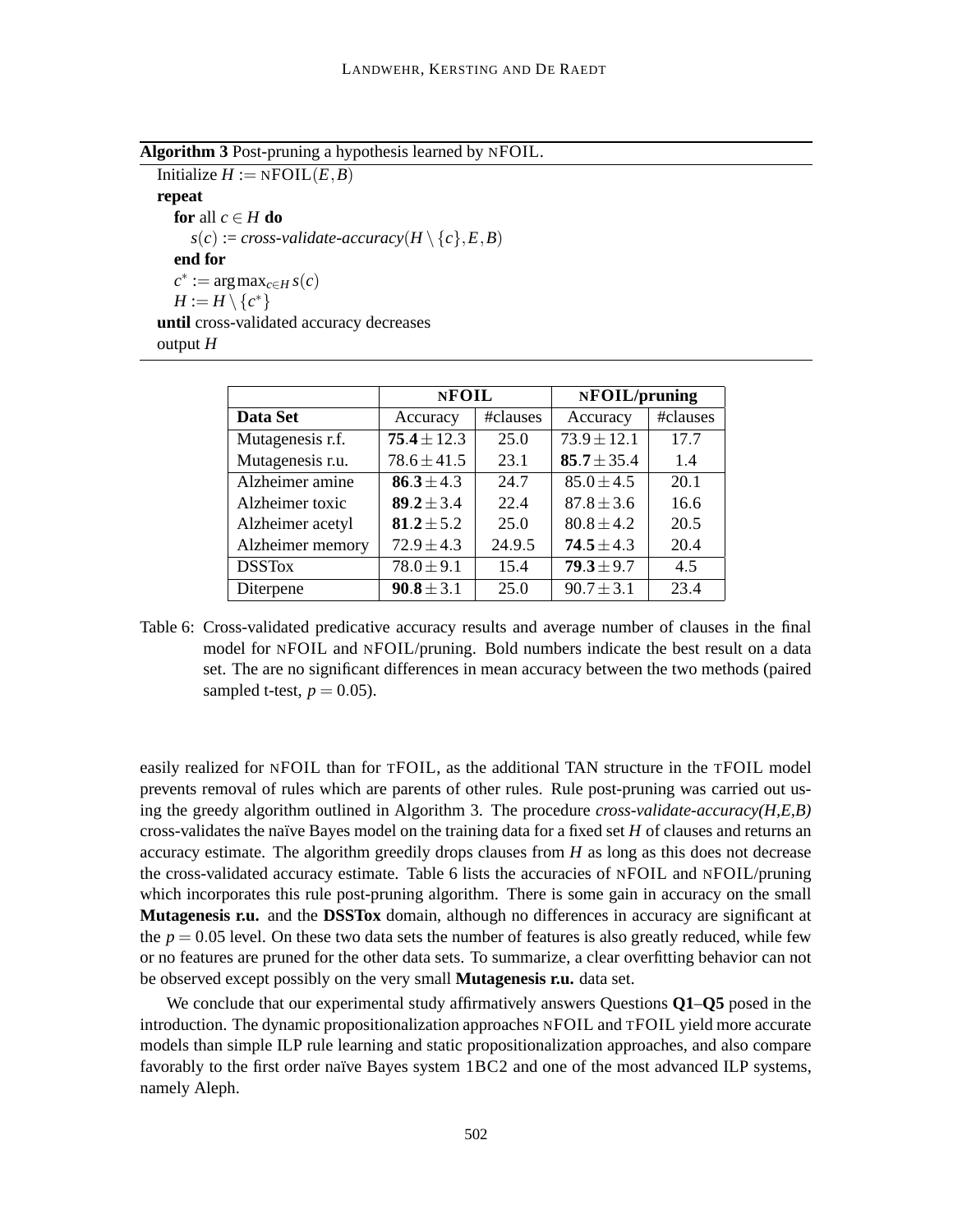# **7. Related Work**

The approaches that combine statistical learning with inductive logic programming techniques for addressing classification can be divided into three categories.

A first class of techniques are static propositionalization approaches. They start by generating a set of first order features and then use these features as attributes in a probabilistic model. Probabilistic models of different expressivity have been used, ranging from naïve Bayes (Pompe and Kononenko, 1995; Flach and Lachiche, 2004), to tree augmented naïve Bayes or full Bayesian networks as in Davis et al. (2004). The set of features is obtained either by taking all features within a pre-defined language bias, as in the 1BC system (Flach and Lachiche, 2004), or by running a traditional ILP algorithm (Pompe and Kononenko, 1995; Davis et al., 2004). Furthermore, aggregation-based feature construction methods such as RELAGGS (Krogel and Wrobel, 2001) and ACORA (Perlich and Provost, 2006) that search a relational feature space using aggregation operators fall into this group. In this class of techniques the feature construction and the statistical learning steps are performed consecutively and independent of one another, whereas in NFOIL and TFOIL they are tightly integrated. However, an initial step beyond static propositionalization has been taken in the work by Pompe and Kononenko (1997), where rules generated by an ILP system are post-processed by splitting and merging clauses in order to find a rule set that satisfies the naïve Bayes assumption.

A second class of techniques employs a rich probabilistic model such as a Probabilistic Relational Model (Getoor et al., 2001) or a higher-order probabilistic logic (Flach and Lachiche, 2004). The logical component (and hence the features) of such a model are fixed, and only the parameters are learned using statistical learning techniques. The work by Taskar et al. (2001) on using Probabilistic Relational Models for clustering and classification of relational data, the Relational Bayesian Classifier (Neville et al., 2003) and the 1BC2 system (Flach and Lachiche, 2004) fall into this category. The difference compared to NFOIL and TFOIL is that this class of techniques does not address structure learning or feature generation.

A third class of techniques (Popescul et al., 2003; Dehaspe, 1997) indeed tightly integrates the inductive logic programming step with the statistical learning step in a dynamic propositionalization approach. However, whereas the dynamic propositionalization methods presented in this paper employ the simplest possible statistical model, namely naïve Bayes, those approaches use more advanced (and hence computationally more expensive) statistical models such as logistic regression and maximum entropy modeling, which does seem to limit the application potential. For instance, Popescul et al. (2003) report that—in their experiments—they had to employ a depth limit of 2 when searching for features. The work on NFOIL and TFOIL is similar in spirit to these two approaches but is much more simple and therefore, we believe, also more appealing for the traditional classification task considered in inductive logic programming.

Probably the most closely related approach to the methods presented in this paper is the SAYU system (Davis et al., 2005). SAYU uses a "wrapper" approach where (partial) clauses generated by the refinement search of an ILP system are proposed as features to a (tree augmented) naïve Bayes, and incorporated if they improve performance. This means that feature learning and naïve Bayes are tightly coupled as in our approach. However, in SAYU the scores for feature and parameter selection are different, and the feature selection is based on a separate tuning set. The probabilistic model is trained to maximize the likelihood on the training data, while clause selection is based on the area under the precision-recall curve of the model on a separate tuning set. This contrasts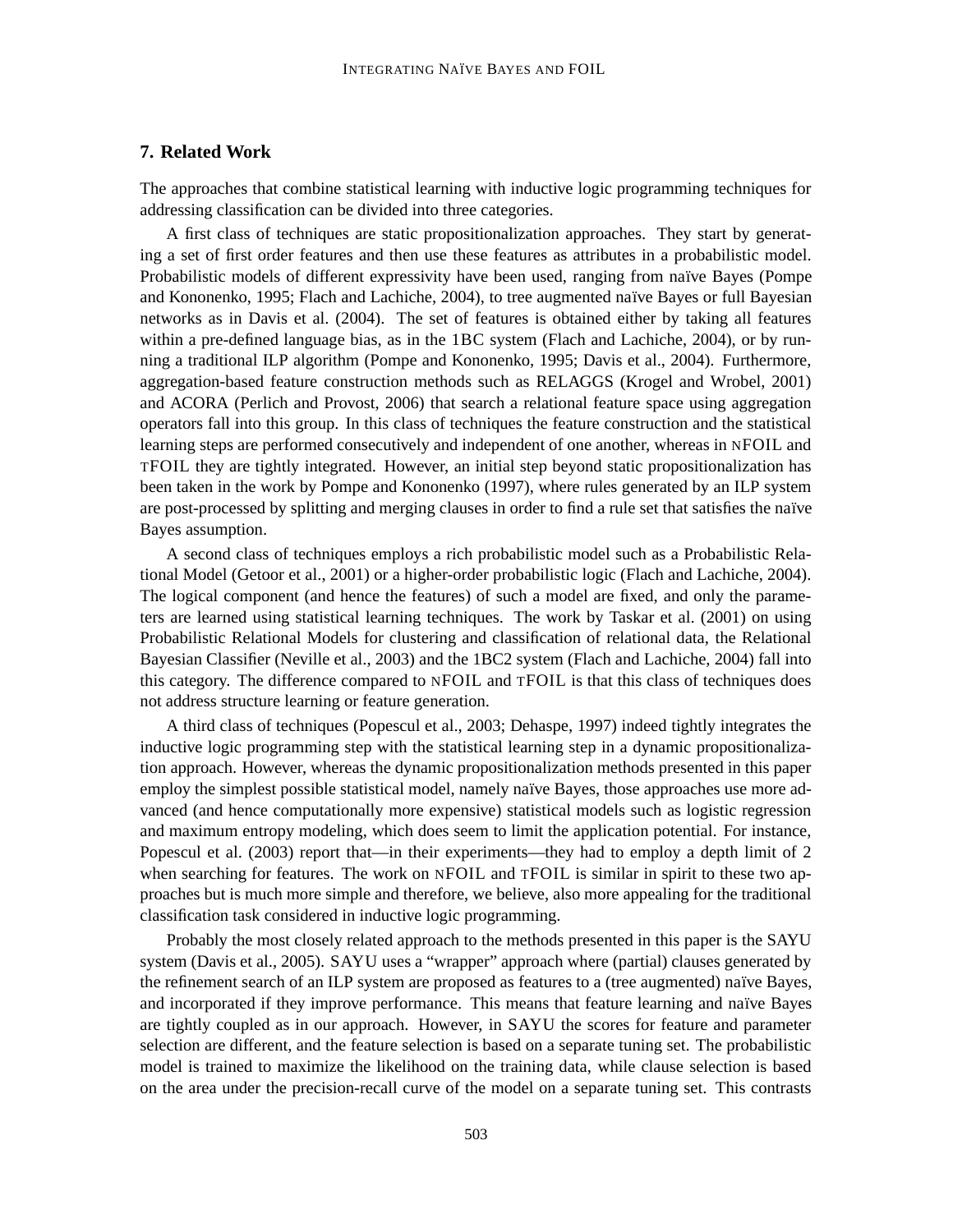with the approach of selecting features and parameters that jointly optimize a probabilistic score on the training data used in NFOIL and TFOIL. Davis et al. (2005) also report that a tree-augmented naïve Bayes model in SAYU does not significantly outperform a naïve Bayes, which contrasts with the results obtained in this study. Furthermore, SAYU cannot handle multi-class problems, while NFOIL and TFOIL handle them as naturally as naïve Bayes does.

Finally, there is also the approach of Craven and Slattery (2001) who combine several naïve Bayes models with FOIL. The decisions of naïve Bayes models are viewed as truth values of literals occurring in clauses. This work can be regarded asthe inverse of the approach presented in this paper in that NFOIL/TFOIL employ naïve Bayes on top of logic, whereas Craven and Slattery employ naïve Bayes as a predicate in the logical definitions.

# **8. Conclusions**

We have introduced the NFOIL and TFOIL systems, two dynamic propositionalization approaches that combine the simplest techniques from ILP and probabilistic learning. In an experimental study on several benchmark data sets, the proposed approaches were compared to the ILP systems MFOIL and ALEPH, static propositionalization approaches and the first-order naïve Bayes system 1BC2. Experimental results show that dynamic propositionalization is superior to static propositionalization and simple rule learning. Despite their simplicity, the proposed approaches are also competitive with the more advanced ILP system ALEPH. Moreover, our experiments indicate that the superior performance of dynamic propositionalization approaches is due to the fact that they can make use of more diverse rule sets than ILP systems. NFOIL and TFOIL are also particularly strong at ranking examples (as measured by ROC analysis), a task in which standard ILP systems performed rather poorly in our experiments.

Further exploring dynamic propositionalization as a way of combining (possibly more powerful) statistical learners with ILP search techniques is an interesting direction for future work.

# **Acknowledgments**

We would like to thank the three anonymous reviewers for their helpful comments and suggestions, which have greatly improved this paper. We furthermore thank Romaric Gaudel for fruitful discussions and help with performing the experimental study. We acknowledge support for this work from the European Union under contract number FP6-508861, Applications of Probabilistic Inductive Logic Programming II.

# **References**

- Hendrik Blockeel and Luc De Raedt. Lookahead and discretization in ILP. In N. Lavrač and S. Dzeroski, ˇ editors, *Proceedings of the Seventh International Workshop on Inductive Logic Programming (ILP-1997)*, volume 1297 of *Lecture Notes in Computer Science*, pages 77–84. Springer, 1997.
- Mark Craven and Seán Slattery. Relational learning with statistical predicate invention: Better models for hypertext. *Machine Learning*, 43(1–2):97–119, 2001.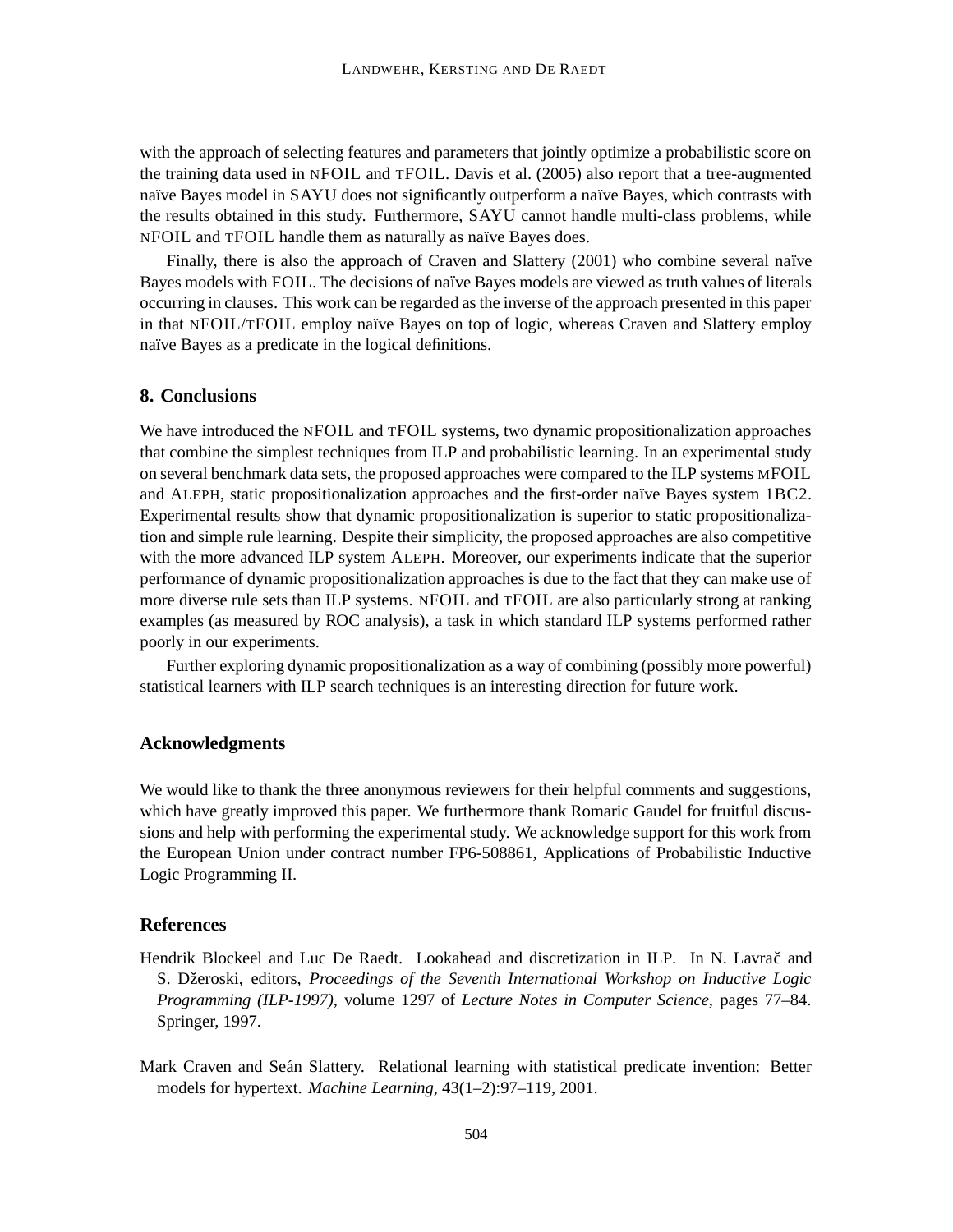- Jesse Davis, Irene M. Ong Vítor Santos Costa, David Page, and Inês Dutra. Using Bayesian classifiers to combine rules. In *Working Notes of the Third Workshop on Multi-Relational Data Mining (MRDM-2004) in conjunction with the Tenth ACM SIGKDD International Conference on Knowlege Discovery and Data Mining (KDD-2004)*, Seattle, Washington, USA, 2004.
- Jesse Davis, Elizabeth Burnside, Inês de Castro Dutra, David Page, and Vítor Santos Costa. An integrated approach to learning Bayesian networks of rules. In Joao Gama, Rui Camacho, Pavel Brazdil, Al´ıpio Jorge, and Lu´ıs Torgo, editors, *Proceedings of the Sixteenth European Conference on Machine Learning (ECML-2005)*, volume 3720 of *Lecture Notes in Computer Science*, pages 84–95. Springer, 2005.
- Luc De Raedt and Kristian Kersting. Probabilistic logic learning. *ACM-SIGKDD Explorations*, 5 (1):31–48, 2003.
- Luc De Raedt and Kristian Kersting. Probabilistic inductive logic programming. In S. Ben-David, J. Case, and A. Maruoka, editors, *Proceedings of the Fifteenth International Conference on Algorithmic Learning Theory (ALT-2004)*, volume 3244 of *Lecture Notes in Computer Science*, pages 19–36. Springer, 2004.
- Luc De Raedt and Jan Ramon. Condensed representations for inductive logic programming. In *Proceedings of the Ninth International Conference on Principles of Knowledge Representation and Reasoning (KR-2004)*, Whistler, Canada, 2004. AAAI Press.
- Luc Dehaspe. Maximum entropy modeling with clausal constraints. In N. Lavrač and S. Džeroski, editors, *Proceedings of the Seventh International Workshop on Inductive Logic Programming (ILP-1997)*, volume 1297 of *Lecture Notes in Computer Science*, pages 109–124. Springer, 1997.
- Luc Dehaspe, Hannu Toivonen, and Ross D. King. Finding frequent substructures in chemical compounds. In *Proceedings of the Fourth International Conference on Knowledge Discovery and Data Mining (KDD-1998)*, New York City, New York, USA, 1998. AAAI Press.
- Saso Džeroski, Steffen Schulze-Kremer, Karsten Heidtke, Karsten Siems, Dietrich Wettschereck, and Hendrik Blockeel. Diterpene structure elucidation from  $13c$  NMR spectra with inductive logic programming. *Applied Artificial Intelligence, Special Issue on First-Order Knowledge Discovery in Databases*, 12:363–383, 1998.
- Hong Fang, Weida Tong, Leming M. Shi, Robert Blair, Roger Perkins, William Branham, Bruce S. Hass, Qian Xie, Stacy L. Dial, Carrie L. Moland, and Daniel M. Sheehan. Structure-activity relationships for a large diverse set of natural, synthetic, and environmental estrogens. *Chemical Research in Toxicology*, 14(3):280–294, 2001.
- Tom Fawcett. ROC graphs: Notes and practical considerations for data mining researchers, 2003.
- Peter Flach and Nicholas Lachiche. Naive Bayesian classification of structured data. *Machine Learning*, 57(3):233–269, 2004.
- Nir Friedman and Moises Goldszmidt. Building classifiers using Bayesian networks. In *Proceedings of the Thirteenth National Conference on Artificial Intelligence (AAAI-1996), Vol. 2*, pages 1277– 1284, Portland, Oregon, USA, 1996. AAAI Press / The MIT Press.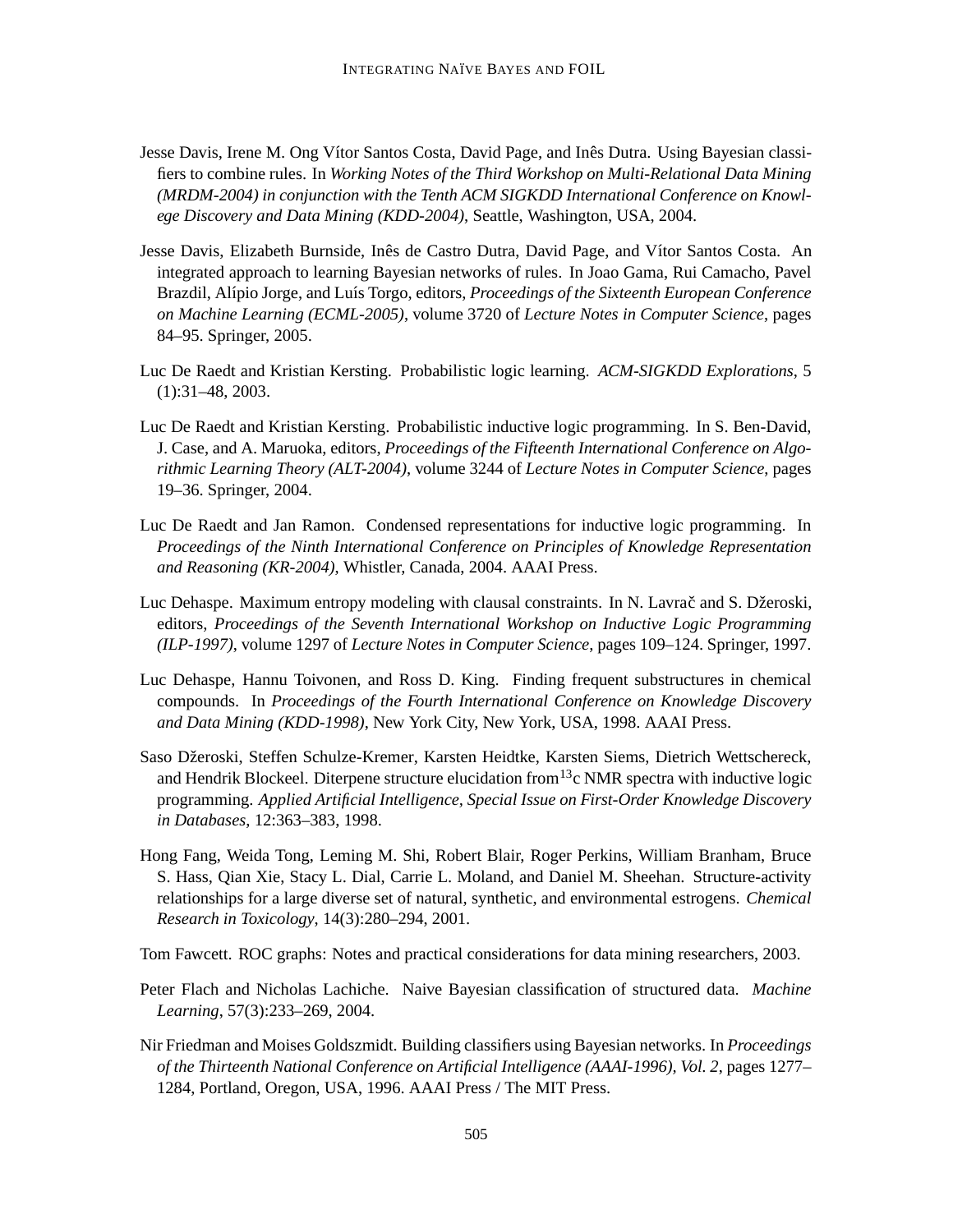Lise Getoor and Ben Taskar, editors. *Statistical Relational Learning*. MIT Press, 2007. In press.

- Lise Getoor, Nir Friedman, Daphne Koller, and Avi Pfeffer. Learning probabilistic relational models. In *Relational Data Mining*. Springer, 2001.
- Daniel Grossman and Peter Domingos. Learning Bayesian network classifiers by maximizing conditional likelihood. In *Proceedings of the Twenty-First International Conference on Machine Learning (ICML-2004)*, pages 361–368, Banff, Canada, 2004. ACM Press.
- Ross D. King, Ashvin Srinivasan, and Michael J, E Sternberg. Relating chemical activity to structure: An examination of ILP successes. *New Generation Computing*, 13(2,4):411–433, 1995.
- Mark A. Krogel and Stefan Wrobel. Transformation-based learning using multirelational aggregation. In Céline Rouveirol and Michèle Sebag, editors, *Proceedings of the Eleventh International Conference on Inductive Logic Programming (ILP-2001)*, volume 2157 of *Lecture Notes in Computer Science*. Springer, 2001.
- Niels Landwehr, Kristian Kersting, and Luc De Raedt. nFOIL: Integrating naïve Bayes and FOIL. In *Proceedings of the Twentieth National Conference on Artificial Intelligence (AAAI-2005)*, pages 795–800, Pittsburgh, Pennsylvania, USA, 2005. AAAI Press.
- Nada Lavrač and Saso Džeroski. *Inductive Logic Programming*. Ellis Horwood, 1994.
- Stephen Muggleton. Inverse entailment and Progol. *New Generation Computing, Special Issue on Inductive Logic Programming*, 13:245–286, 1995.
- Stephen Muggleton. Stochastic logic programs. In *Advances in Inductive Logic Programming*. IOS Press, 1996.
- Stephen Muggleton and Luc De Raedt. Inductive logic programming: Theory and methods. *Journal of Logic Programming*, 19/20:629–679, 1994.
- Stephen Muggleton and Cao Feng. Efficient induction of logic programs. In *Proceedings of the First Conference on Algorithmic Learning Theory (ALT-1990)*, pages 368–381, Tokyo, Japan, 1990. Springer.
- Jennifer Neville, David Jensen, and Brian Gallagher. Simple estimators for relational Bayesian classifiers. In *Proceedings of the Third IEEE International Conference on Data Mining (ICDM-2003)*, pages 609–612, Melbourne, Florida, USA, 2003. IEEE Computer Society.
- Claudia Perlich and Foster Provost. Distribution-based aggregation for relational learning with identifier attributes. *Machine Learning*, 62:65–105, 2006.
- Uros Pompe and Igor Kononenko. Naive Bayesian classifier within ILP-R. In *Proceedings of the Fifth International Workshop on Inductive Logic Programming (ILP-1995)*, pages 417–436, Tokyo, Japan, 1995.
- Uros Pompe and Igor Kononenko. Probabilistic first-order classification. In N. Lavrač and S. Dzeroski, ˇ editors, *Proceedings of the Seventh International Workshop on Inductive Logic Programming (ILP-1997)*, volume 1297 of *Lecture Notes in Computer Science*, pages 235–242. Springer, 1997.